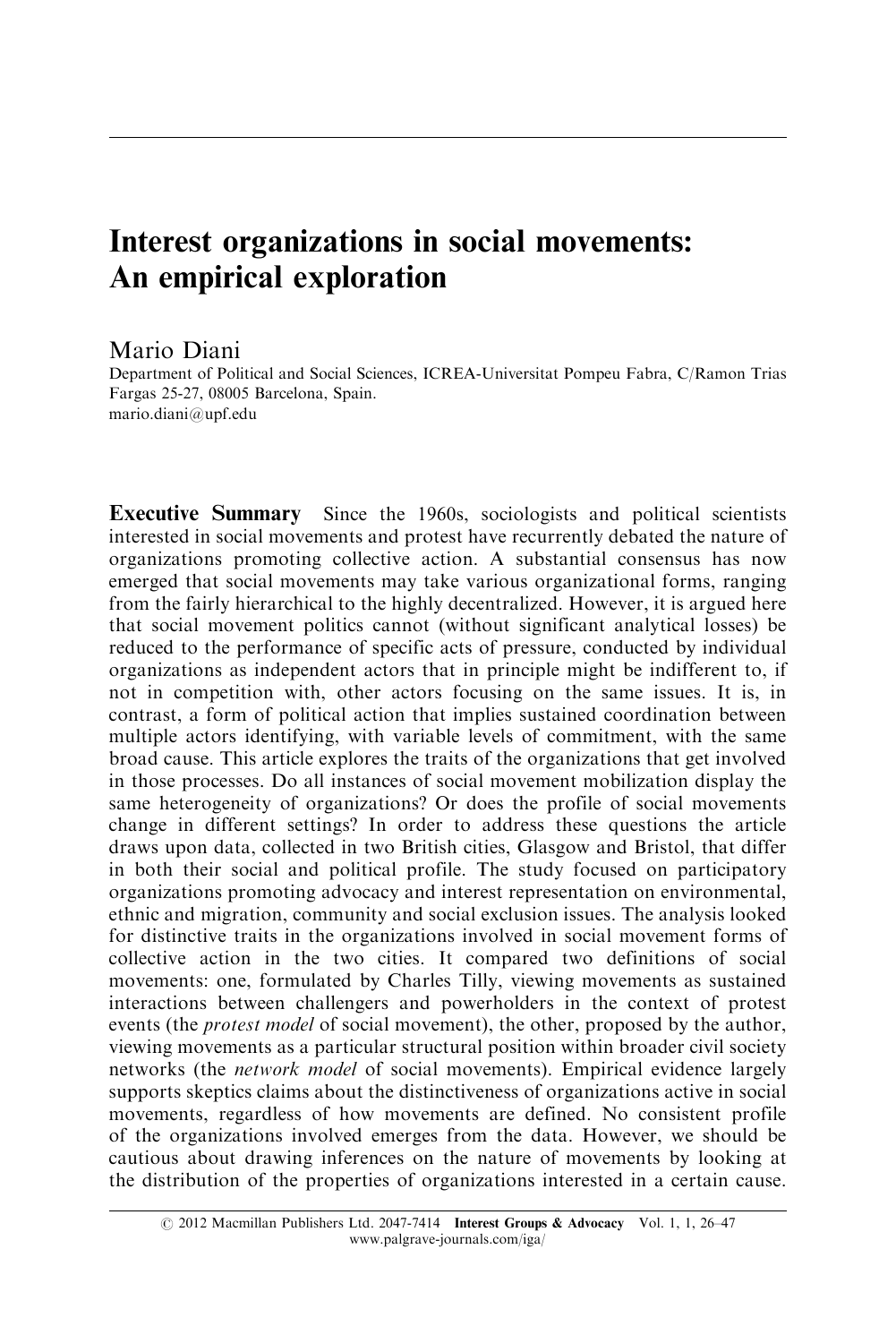As the overall profiles of organizational populations in the two cities were very similar, this might have prompted the plausible conclusion that a movement sector existed in both cities, characterized by broadly similar levels of organizational informality, predisposition to protest repertoires, interest in new issues such as globalization and the environment, proximity to dissenting groups. As it happens, this is not the case. The most consistent result by far did not have to do with differences between social movement actors and other organizations, but between cities. For all their social and political distinctiveness, Glasgow and Bristol did not differ because of the properties of their civic organizations, taken as aggregates. The difference between the two cases lay in how the same elements combined to shape network patterns, or to differentiate the set of organizations highly involved in protest events. All the above draws attention to the importance of taking local peculiarities into consideration, not only when analyzing the behavior of individual actors or ecological data on protest diffusion, but also when exploring the structure of collective processes such as those reflected in the protest or the network model.

Interest Groups & Advocacy (2012) 1, 26–47. doi:10.1057/iga.2012.1; published online 20 March 2012

Keywords: social movements; interest organisations; protest model; network model

## Interest Groups, Social Movement Organizations, or Interest Organizations?

Since the 1960s, academic interest in social movements, collective action, and protest has grown exponentially, encouraging inter-disciplinary conversations, in particular between sociologists and political scientists. One recurring theme of debate has been the nature of the organizations promoting collective action. Between the 1970s and the 1980s, 'new social movement' (NSM) theorists explicitly argued for the distinctiveness of social movements, and associated the expression 'social movement organization' (SMO) with diagnostic features, ranging from informal, decentralized, participatory structures (Kriesi, 1996; Melucci, 1996) to confrontational protest repertoires (Rucht, 1995), to explicitly anti-institutional stances and orientations, either in political (Kriesi, 1996) or cultural terms (Melucci, 1996). Although less eager than their European counterparts to stress the peculiar organizational profile of social movement actors, by introducing the acronym SMO to identify 'social movement organizations', organization analysts such as Mayer Zald and his associates (Zald and Ash, 1966; McCarthy and Zald, 1977) also pointed at the distinctiveness of social movements in organizational terms.

Over the years, political scientists and political sociologists external to the social movement studies community have often challenged the supposed

米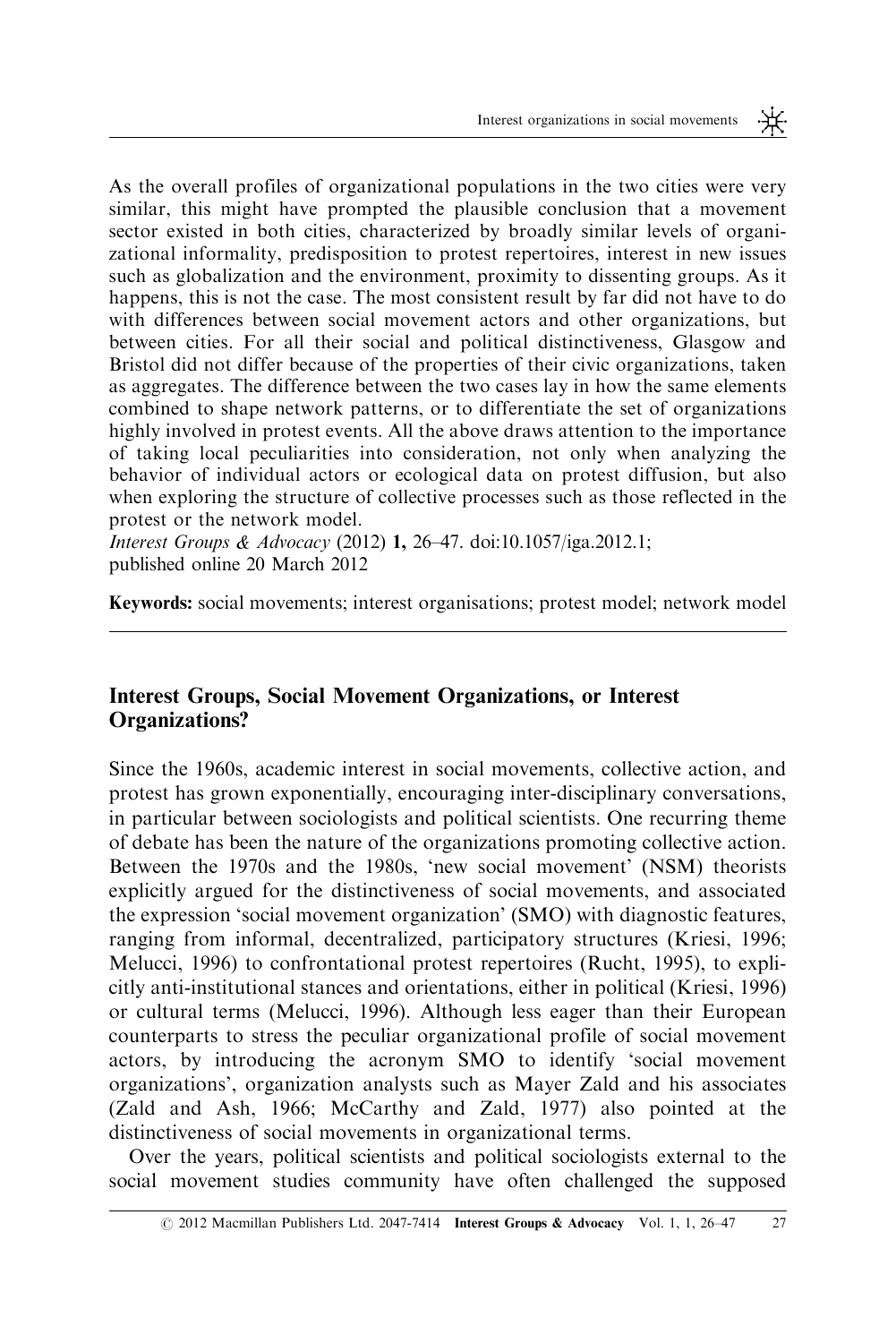special characteristics of SMOs that distinguish them from interest groups. The most explicit critic has been Burstein (1998; see also, for variations on the theme, Walker, 1991; Berry, 1993; Jordan and Maloney, 1997). Burstein claimed that no consistent differences could be found between organizations conventionally identified as SMOs, and organizations defined as 'interest groups', on criteria such as the quest for change, the aspiration to represent unvested interests, or the availability to do so by non-institutional means (1998, pp. 40–45). He then proposed the replacing of both terms with a broader and more encompassing label 'interest organizations' (1998, p. 45). Despite sticking to the SMO acronym, even social movement analysts seem now largely share the view that social movements may take 'various organizational forms, ... including hierarchy, decentralized networks, and a spontaneous, leaderless form without much organization at all' (Campbell, 2005, p. 67; see also Zald and Ash, 1966; Lofland, 1996: Chapter 6; Edwards and McCarthy, 2004).

In general, one cannot help but agree with Burstein that there is little to distinguish 'interest groups' (at least, those mobilizing for public or collective goods) from 'SMOs'. The adoption of one or the other concept depends most of the time on the academic affiliation of labeler rather than the phenomenon being labeled. At the same time, if reducing SMOs to a distinct type of loosely structured, protest-prone, anti-institutional grassroots organization was far too restrictive, viewing social movements as simply rebranded interest groups may have some problematic implications. In particular, it may lead analysts to view collective action as taking place exclusively within the boundaries of specific organizations or, at best, within *ad hoc* coalitions assembled on specific issues. But this means reducing social movements to aggregations of individual organizations and/or events, ignoring their nature as nested episodes of collective action which stretch over time and space (Tilly, 1978, 1994; Diani, 1992).

In other words, an exclusive focus on specific organizations, their traits and procedures, may lead to overlooking the difference between routine pressure politics and the collective action dynamics that take place within social movements. In the latter, sustained interactions between organizations and individuals taking part in movement campaigns and coalitions generate regular patterns of resource coordination between several groups and organizations that maintain their independence, yet are involved into a sustained joint collective effort. It makes indeed quite a difference if an organization pursues its agenda relying mostly on the resources it directly commands, trying to secure single ownership of a specific issue; or whether it engages instead in sustained cooperation with other actors in order to expand its domain of influence and more effectively pursue its goals. Accordingly, social movement politics cannot (without significant loss of important detail) be reduced to the performance of specific acts of pressure, conducted by individual organizations as independent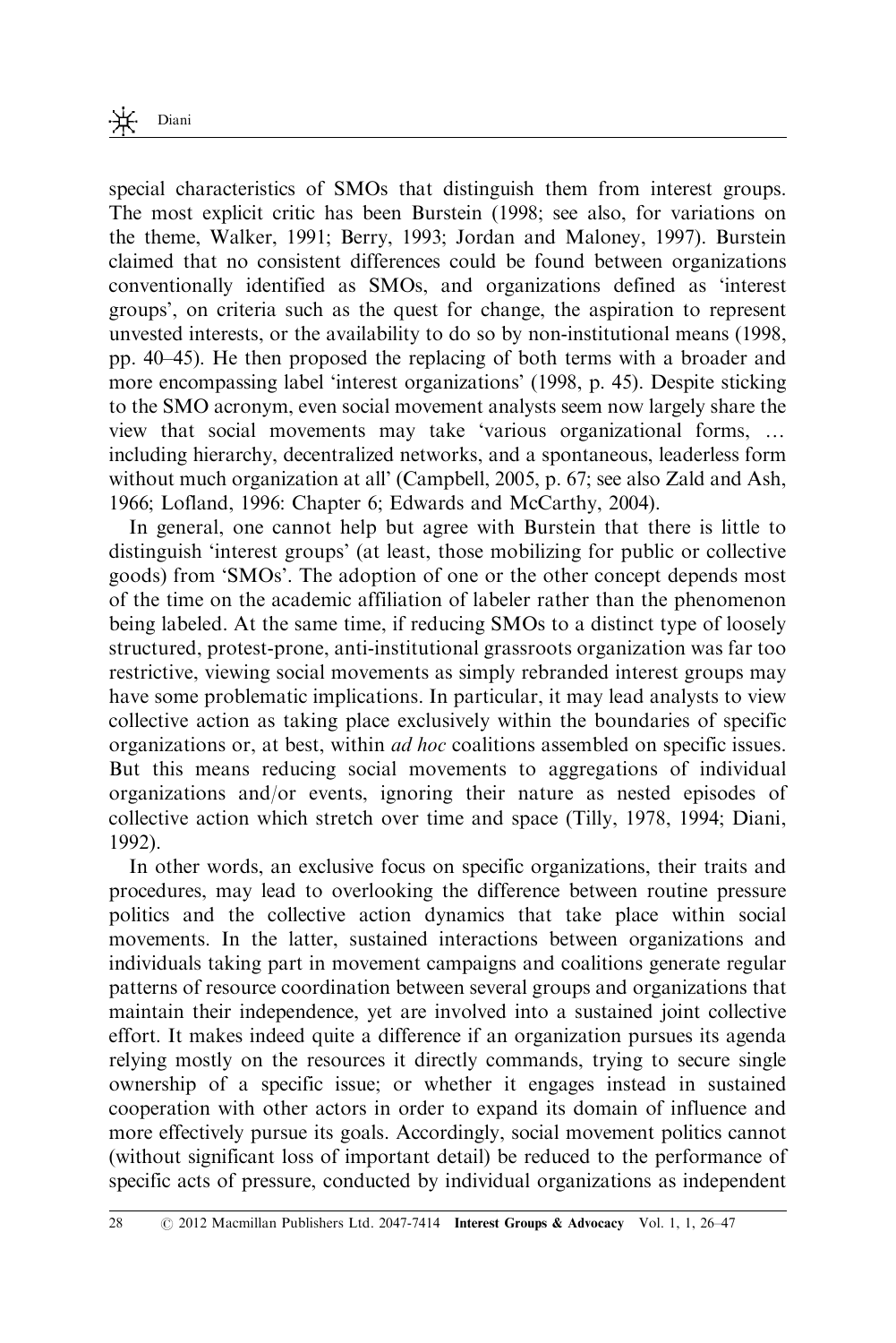actors that in principle might be indifferent to, if not in competition with, other actors focusing on the same issues. It is, in contrast, a form of political action that implies sustained coordination between multiple actors identifying, with variable levels of commitment, with the same broad cause.

These elements are shared by different versions of the concept of social movement. The most popular definition of social movements stresses their nature as 'sustained interactions between challengers and powerholders' (Tilly, 1994), pointing at the temporal dimension of the process, as well as at the fact that social movements imply a continuity which goes beyond the boundaries of ad hoc campaigning and instrumental, short-term pressure. Another definition views social movements as informal networks between a multiplicity of actors, sharing some collective identity (Diani, 1992). The two conceptions differ in some important ways: most notably, Tilly treats networks as preconditions of social movement activity (see, for example, Tilly and Tarrow, 2007, p. 114), while Diani (see also 2012) regards networks as constitutive of movements that he treats as a particular form of network organization. At the same time, they are largely compatible in their treatment of movements as complex phenomena that cannot be brought down to specific organizational actors (Diani, 1992). They also share a view of movements as processes in which organizations play a major role, not just as pools of like-minded individuals (as in earlier versions of resource mobilization theory: McCarthy and Zald, 1977).

In both the definitions introduced above, a social movement dynamic is not reducible to the coalitional activity that is also a recurrent feature of interest groups politics at large. Although it is impossible to think of social movements in the absence of coalitions (see, for example, van Dyke and McCammon, 2010), the opposite does not necessarily apply (Tarrow, 2005, p. 164): coalitions may indeed take a purely instrumental, contingent nature without implying deeper connections and solidarities (Diani, 1992). Recognizing the distinctiveness of social movements has some important implications for the present discussion. In particular, while it may be accepted that there not be a single model of SMO that stands out in relation to 'interest groups', it still makes sense to ask whether there are actually differences in the traits of the interest groups (and more broadly, organizations) that get involved in social movement dynamics. In other words:

- (a) Do social movements always attract highly heterogeneous organizations? Or instead is there variation across the organizational populations engaged in movement processes in different settings, but not necessarily within each setting?
- (b) Do classic theories of social movements still help to differentiate between the organizations that mobilize within social movements, and other interest groups?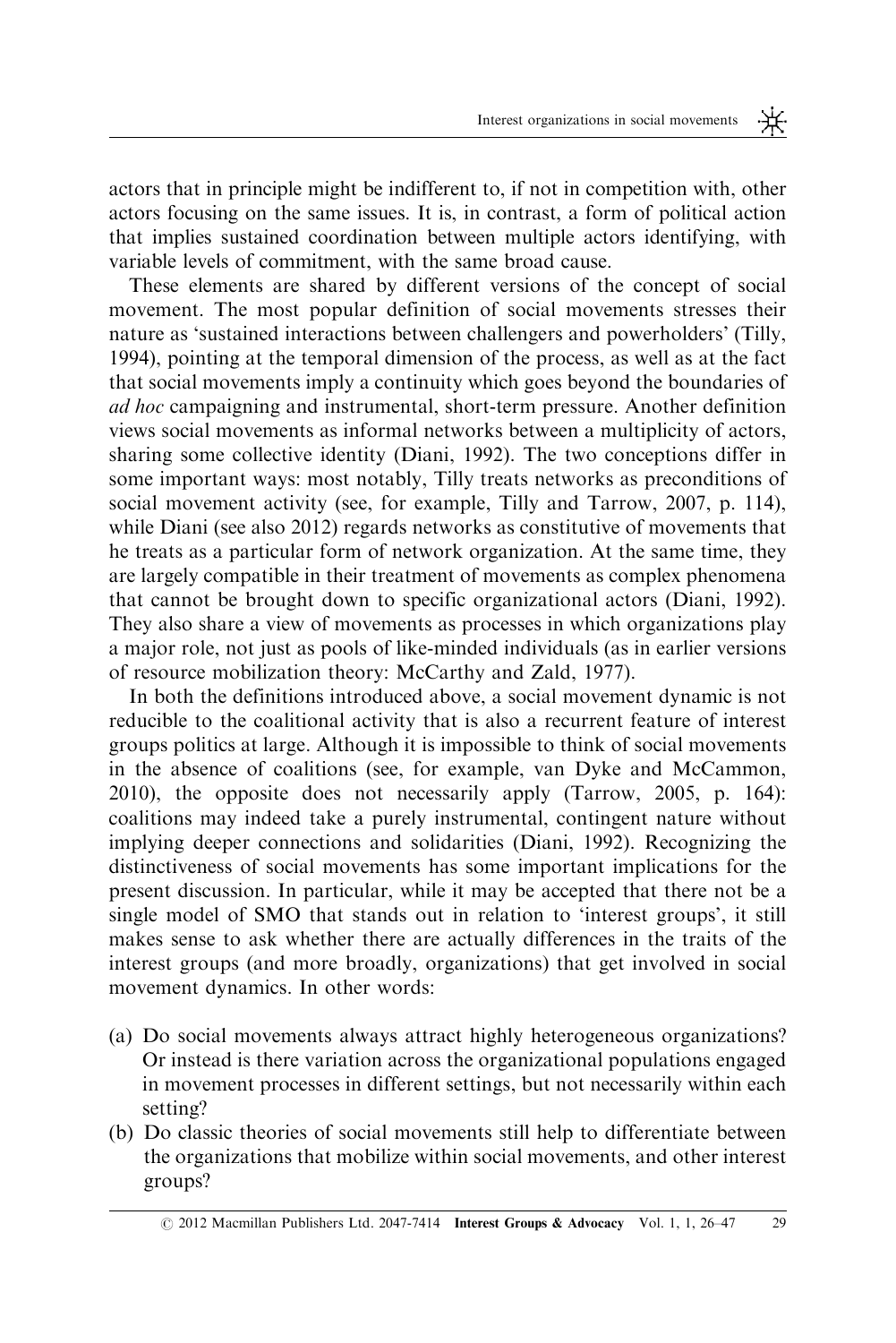(c) Do the same theories help to identify possible explanations for variation?

This article addresses these questions by looking at both versions of movements just introduced. Most specifically, it explores four main hypotheses, inspired by mainstream social movement theories, about the characteristics of the organizational actors/interest groups involved in social movements. The first is shared by political process and NSM theorists. Consistent with views of social movements as representatives of excluded interests (Tilly, 1978), new cultural models (Lofland, 1996; Melucci, 1996), or excluded groups (Piven and Cloward, 1977), it suggests that

Hypothesis 1: Organizations acting on behalf of excluded and/or poorly represented groups and interests will be particularly likely to engage with social movements.

The other three hypotheses may be mainly derived from NSM theory or related lines of research. First of all, loose organizational forms have long been identified as functional to protect radical movements from repression (Gerlach, 1971); to provide the setting for experimenting with new cultural codes and lifestyles (Melucci, 1996); to satisfy movement activists' quests for grass roots, participatory, direct democracy (McDonald, 2002). Accordingly,

Hypothesis 2: Loosely structured organizations will be particularly likely to get involved in social movements.

Social movement analysts have also frequently stressed the propensity of SMOs to adopt contentious, disruptive repertoires to pursue their agendas (Rucht, 1995). Organizations with the willingness and the know how to engage in protest repertoires might be encouraged to work together, either because of the convenience to share the burden of demanding and possibly dangerous forms of activism, or because of the reluctance of other organizations to collaborate with actors perceived as radical. Accordingly,

Hypothesis 3: Organizations prepared to adopt contentious repertoires of action will be particularly likely to become involved in social movements.

Finally, NSMs have often been characterized as anti-systemic political or symbolic challenges (Melucci, 1996); their activists and sympathizers have often been found to be holders of critical political beliefs (Dalton, 1996). From this, the hypothesis follows that

Hypothesis 4: Organizations subscribing to anti-institutional orientations will be particularly likely to get involved in social movements.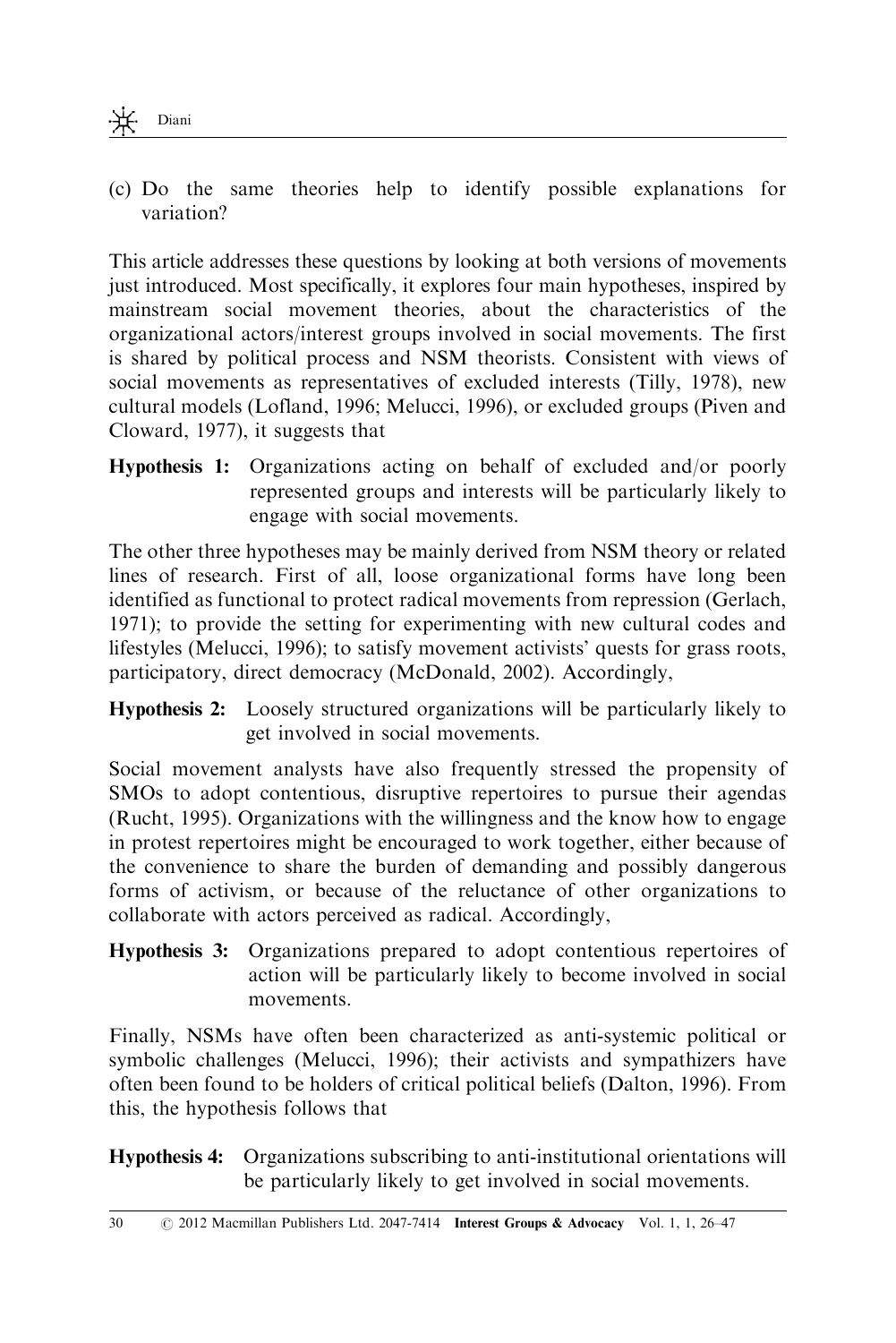Interest organizations in social movements

## The Case Studies

The hypotheses just introduced are tested with data collected in the context of a broader project on networking by citizens' organizations in local settings in Britain (Diani and Bison, 2004; Diani *et al.* 2010). The main, if not the only, reason to focus on Glasgow and Bristol were the differences in their social and political profile, which enabled the consideration of the impact of the political context on civic network configurations. Although Bristol and Glasgow have both moved from an industrial to a service-based economy since the 1960s, and share the growing professionalization of the voluntary sector and its involvement in policy design and implementation, differences outweigh similarities by far. Bristol is more middle class, more affluent and ethnically more diverse than Glasgow. The two cities also display different political cultures. In Glasgow, working class and left-wing labor politics still have a significant presence in the city, in a context of Labor domination, only challenged by the rise of SNP (Scottish Nationalist Party) in the late 2000s (Keating, 1988; Diani et al, 2010). In Bristol, there is a history of swings between Labor and Conservatives in the context of an overall moderate political culture. Left-wing political groupings critical of the Labour Party have never achieved organizational strength in Bristol despite a small, very active community of radical activists. In Bristol political culture, radical polarization along major class divides comes second to the concerted attempts to mediate between multiple interests (Bull and Jones, 2006). Even the impact of the NSMs in Bristol has mostly been at the cultural level, with an active milieu of youth subcultures and alternative lifestyles (Purdue et al, 1997).

The study focused on participatory organizations promoting advocacy and interest representation on a broad range of public issues. Organizations focusing primarily on service delivery were included as long as they claimed to be prepared to engage in some type of political pressure. Although a full coverage of local civic organizational fields would have been preferable, resource limitations and the need to conduct costly face-to-face interviews, given the complexity of data collection on networks, forced concentration on organizations active on a smaller set of issues. Altogether, data were collected for 124 organizations in Glasgow and 134 in Bristol, whose main focus was on the environment (16 and 27 per cent of the total, respectively), ethnic and migration issues (28 and 19 per cent), community issues (23 and 28 per cent) and social exclusion (33 and 25 per cent). All the organizations that according to informants played a significant role at least at the city-level were included. As for community organizations, rather than taking a small sample from across the city, efforts were concentrated on two areas, both relatively deprived. These were the Southside in Glasgow, an area with large historical presence of working class, including neighborhoods such as Govan, Govanhill, Gorbals

米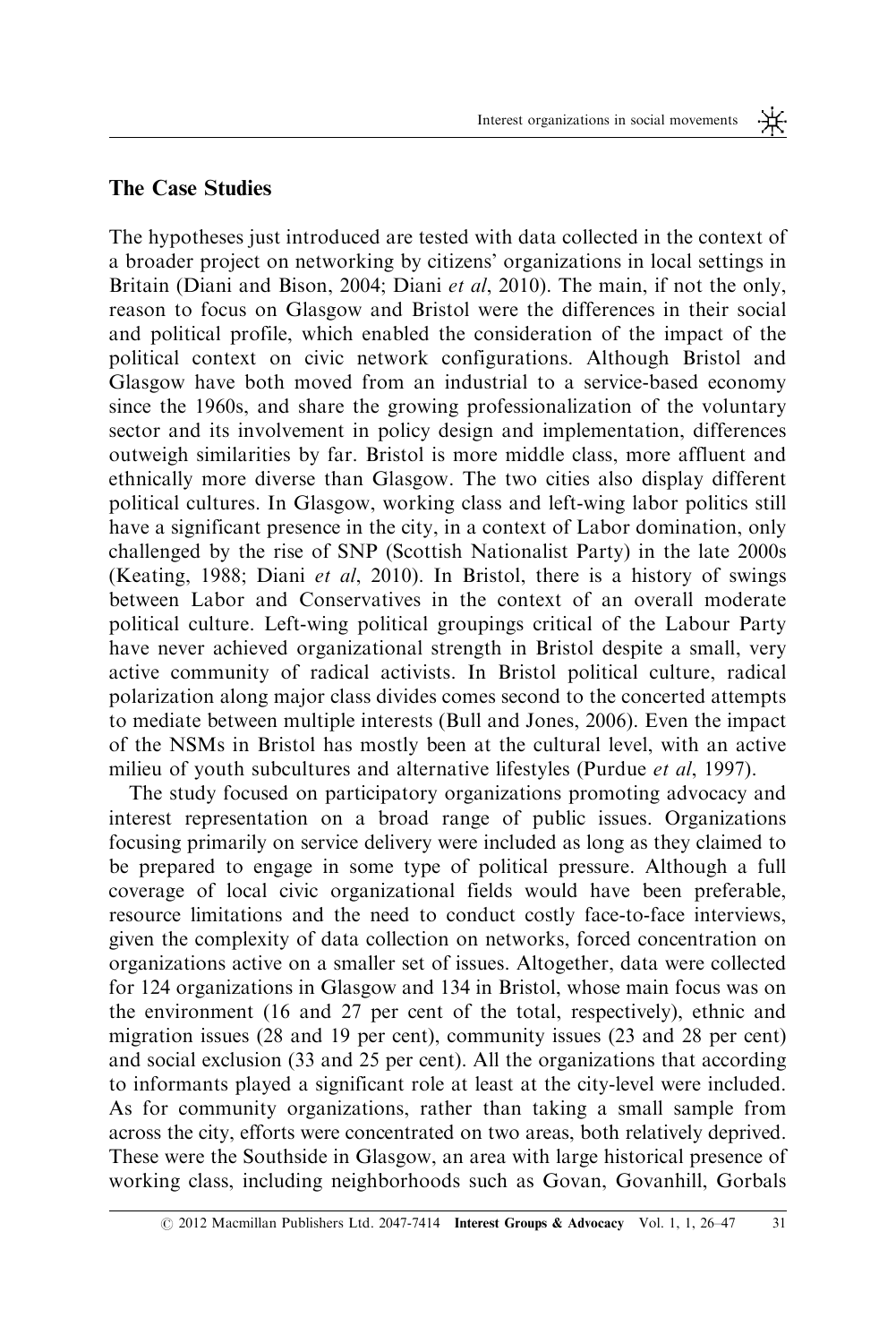and Pollokshields, and the area including the neighborhoods of Easton, Knowles, Withywood and Hartcliffe in Bristol, featuring a strong presence of ethnic minorities. If during the interviews other organizations, not included in the original list, were named as important allies by respondents, they were noted, and interviewed after at least three references had been made.<sup>1</sup>

Data were collected between 2001 and 2002 through face-to-face interviews with organization representatives. Table 1 provides an overview of the independent variables used in the analysis. In order to operationalize Tilly's conception of social movements, consistent with his emphasis on interactions, interest groups in the two cities were considered to be part of the social movement sector when they had engaged more than occasionally in protest events in the previous two decades. For each city, a list was generated of protest events that informants identified as relevant (18 in Glasgow, 9 in Bristol). In both cities, about 50 per cent of organizations were found to be involved in no major protest events in the previous years; in Glasgow, 38 organizations – 31 per cent of the total – claimed to have been involved in more than one quarter of the locally relevant events; in Bristol, this only applied to 18 organizations (13 per cent). Those organizations were considered the core of the social movement sectors in the two cities.

Tilly's conception of movements emphasizes the continuity in the interactions that link challengers to power-holders (and therefore also challengers to each other, through the sustained involvement in the same protest events and campaigns). Henceforth, this will be referred to as the protest model of social movements. In contrast, Diani's conceptualization focuses on the inter-organizational/network ties that actors perceive as strongest. In this interpretation organizations active in social movements are, accordingly, those that occupy a distinctive structural position within broader civil society networks. Drawing upon the same data used here, Diani and Bison (2004) identified for both Glasgow and Bristol three structurally equivalent positions in the alliance network, consisting of the (perceived as) most important exchanges of resources between organizations in pursuit of shared goals. They also contrasted the density of those positions with the density of another network, consisting of social bonds generated through strong co-memberships. Following Simmel (1955), they took those ties as a proxy for identity bonds. They associated social movements with a structural position combining dense alliance networks with dense identity networks. Forty-one organizations in Glasgow and 25 in Bristol were found to occupy such position (Diani and Bison, 2004, p. 301). Henceforth, this will be referred to as the network model of social movements.

Differences in the composition of that subfield are more pronounced in Bristol than in Glasgow. In Bristol, only five organizations are engaged in social movement activity according to both models, out of a total of 38 that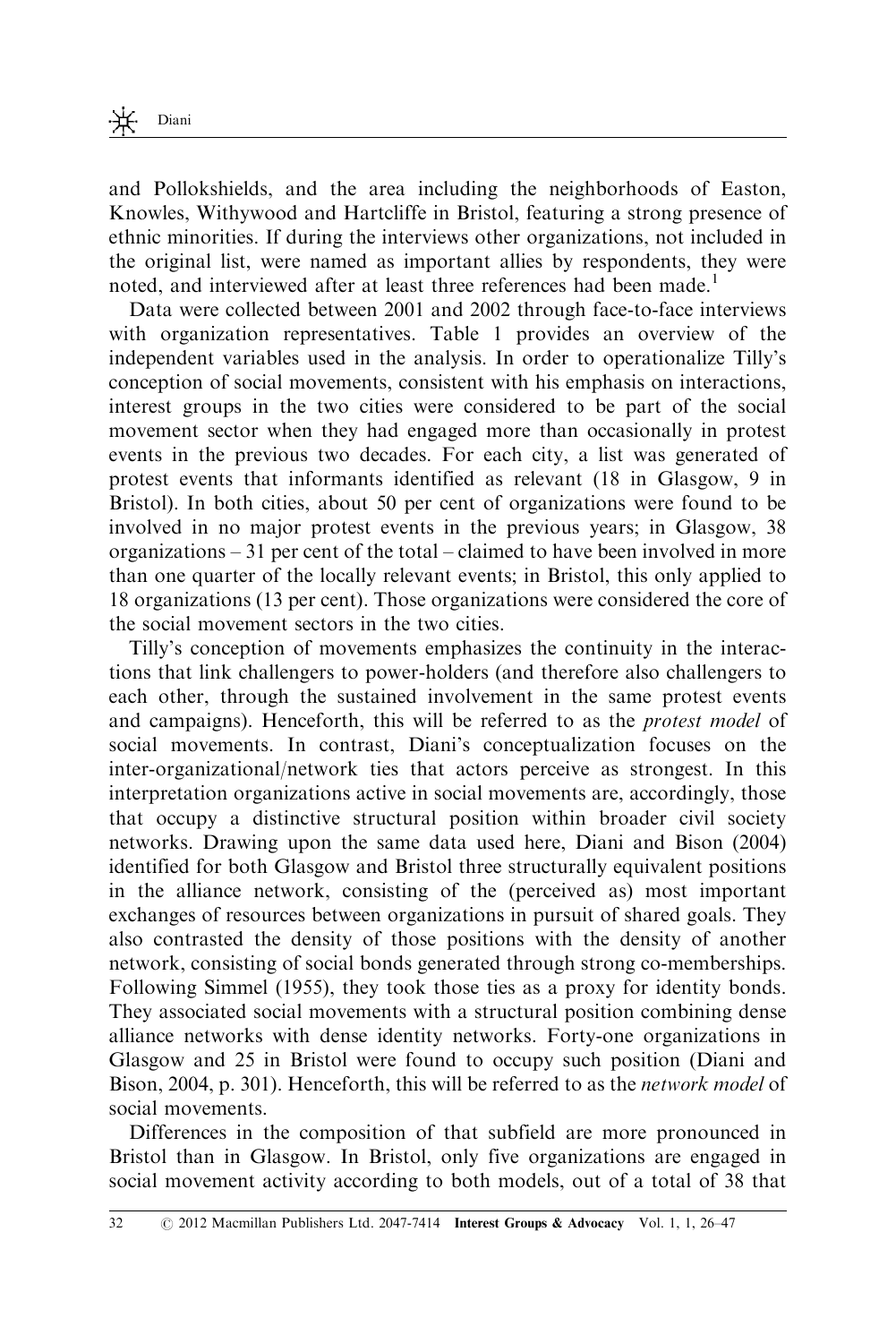

|                                                                 | Range     |       | Glasgow   |       | <b>Bristol</b> |
|-----------------------------------------------------------------|-----------|-------|-----------|-------|----------------|
|                                                                 |           | Mean  | <b>SD</b> | Mean  | SD             |
| Claim to represent                                              |           |       |           |       |                |
| Dispossessed groups                                             | $0 - 1$   | 0.48  | 0.50      | 0.42  | 0.50           |
| Dissenting groups                                               | $0 - 1$   | 0.12  | 0.33      | 0.12  | 0.33           |
| Minorities/migrants*                                            | $0 - 1$   | 0.52  | 0.50      | 0.34  | 0.48           |
| Interested in <sup>a</sup>                                      |           |       |           |       |                |
| Social exclusion*                                               | $1 - 100$ | 50.32 | 35.66     | 39.85 | 32.54          |
| Environment                                                     | $1 - 100$ | 28.08 | 30.23     | 31.00 | 33.73          |
| Minority citizenship*                                           | $1 - 100$ | 41.36 | 34.02     | 25.37 | 29.56          |
| Globalization                                                   | $1 - 100$ | 23.23 | 32.10     | 21.64 | 35.29          |
| Housing*                                                        | $1 - 100$ | 46.94 | 39.84     | 25.67 | 32.03          |
| Organizational traits                                           |           |       |           |       |                |
| Years in existence (by 2002)                                    | $1 - 126$ | 17.77 | 21.16     | 16.98 | 19.66          |
| Use professionals                                               | $0 - 1$   | 0.57  | 0.49      | 0.56  | 0.49           |
| Formalization <sup>b</sup>                                      | $0 - 9$   | 4.98  | 2.06      | 5.44  | 2.25           |
| Depend on public funds*                                         | $0 - 1$   | 0.49  | 0.50      | 0.63  | 0.48           |
| Action repertoires <sup>c</sup>                                 |           |       |           |       |                |
| Protest                                                         | $1 - 100$ | 32.49 | 28.94     | 25.80 | 29.44          |
| Pressure                                                        | $1 - 100$ | 76.21 | 27.99     | 69.50 | 32.54          |
| Consumerist                                                     | $1 - 100$ | 38.71 | 45.01     | 43.28 | 44.97          |
| Support election candidates                                     | $1 - 100$ | 9.27  | 28.77     | 11.57 | 31.21          |
| Relations to institutions                                       |           |       |           |       |                |
| Percentage of local government units with<br>which they work    | $0 - 100$ | 39    | 28        | 41    | 27             |
| Percentage of positive ties to local government<br>out of total | $0 - 100$ | 49    | 38        | 57    | 40             |
| Find public-private partnerships useless                        | $0 - 1$   | 0.19  | 0.40      | 0.15  | 0.36           |
| Approve of third sector professionalization                     | $0 - 1$   | 0.45  | 0.28      | 0.48  | 27.26          |

Table 1: Descriptive statistics for the independent variables included in the analysis

a See Diani (2005, pp. 53–54)for details on scale construction.

<sup>b</sup>Additive index based on nine indicators of formalization (presence of: chairperson, board of directors, executive and/or special committee, secretary, treasurer, written constitution, general assembly, charity status).

<sup>c</sup>See Diani (Forthcoming: Chapter 3) for details on scale construction.

\*Differences between cities significant with  $P < 0.05$ .

meet one or the other criteria; activity in social movements measured as nonoccasional involvement in protest events does not correlate at all with being involved in a social movement network as defined by Diani and Bison (2004). In Glasgow, to the contrary, there is a strongly significant correlation between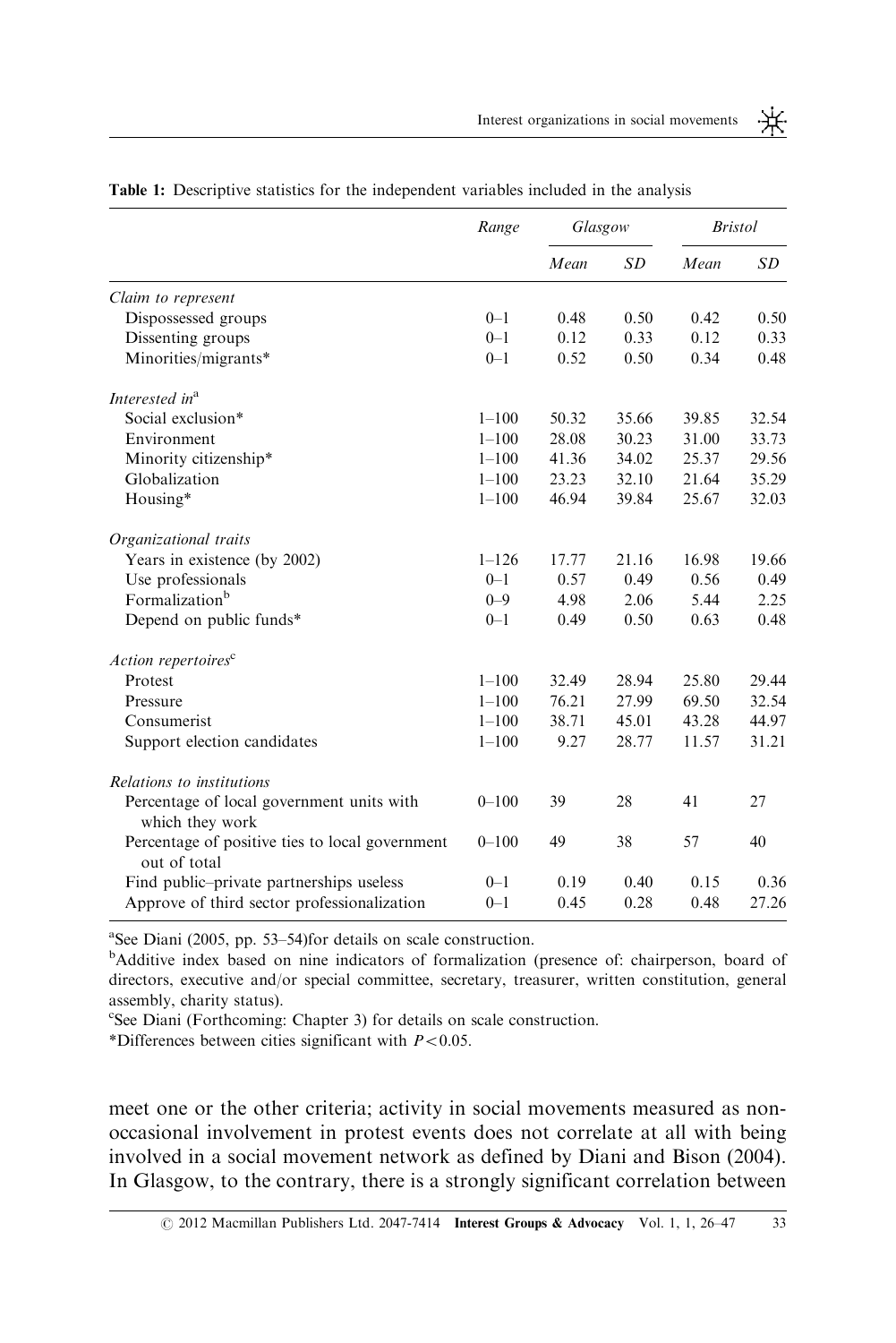the two models of social movement activity, as 24 organizations out of 55 are involved in movements by both criteria, while only 31 are so according to one criterion but not the other.

The traits of the groups fitting either social movement model are explored by reference to four batteries of items. It is important to underscore the substantial homogeneity of the civic sector in the two cities. Of 20 variables listed, only five display statistically significant differences across cities. The first set of variables measures how civic organizations defined their constituency and their issue priorities. Glasgow organizations were significantly more interested than their Bristol counterparts in issues directly linked to inequality and deprivation (social exclusion, ethnic and minority citizenship, and housing), and significantly keener on viewing themselves as acting on behalf of ethnic minorities and migrants.

Two sets of items follow, focusing on organizational traits (length of existence, use of professional staff, degree of formalization, dependence on public funding) and on repertoires of action (based on protest, pressure, consumerist tactics and candidate support). With the exception of the reliance on public funding, higher in Bristol, the two cities did not differ on any of these variables.

Finally, four items assess organization' integration with local institutions: (1) the percentage of local units with which they had ties, (2) the percentage of positive collaborations out of the total, (3) the satisfaction with local public private partnernships,<sup>2</sup> and (4) the approval of trends toward the professionalization of the voluntary sector.

## What Accounts for Interest Organizations' Involvement in Social Movements?

This section contrasts the traits of organizations involved in social movements with the traits of other interest groups in the two cities. This enables testing of the four hypotheses derived from social movement theories to ascertain to what extent they account for certain organizations' sustained involvement in protest events (the 'protest model') or for their occupancy of certain structural positions within civic networks (the 'network model').

As Table 2 shows, organizations with high involvement in protest activities do not differ from other groups in their claims to represent specific constituencies, barring Bristol protest organizations' attention to ethnic minorities and migrant communities (cf. Hypothesis 1). Differences between social movement actors and other organizations were deeper in the case of the 'network' model (Table 3). Social movement actors in both cities claimed more frequently than other actors to represent dissenting groups and critical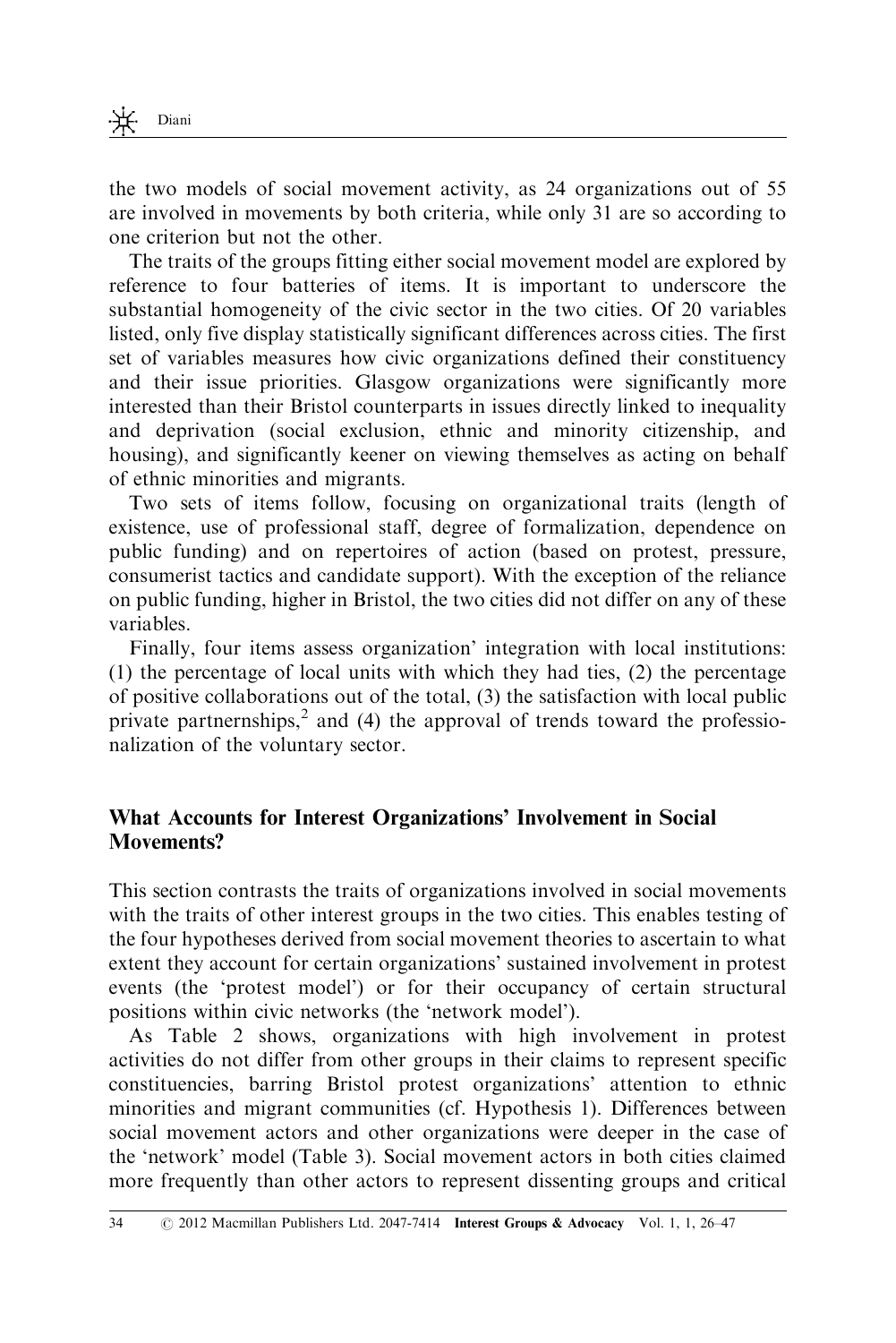| Claim to represent          |            | Glasgow |       |            | <b>Bristol</b> |       |  |  |
|-----------------------------|------------|---------|-------|------------|----------------|-------|--|--|
|                             | Non-active | Active  | Total | Non-active | Active         | Total |  |  |
| Dispossessed groups $(\% )$ | 51         | 40      | 48    | 42         | 39             | 41    |  |  |
| Dissenting groups $(\% )$   | 10         | 16      | 12    | 12         | 11             | 12.   |  |  |
| Minorities/migrants $(\% )$ | 54         | 48      | 52    | $32*$      | $50*$          | $34*$ |  |  |
| N                           | 86         | 38      | 124   | 116        | 18             | 134   |  |  |

Table 2: Social groups represented by interest organizations with different involvement in social movements (protest model)

 $*P<0.10$  (differences between interest organizations within each city).

Table 3: Social groups represented by interest organizations with different involvement in social movements (network model)

| Claim to represent          |            | Glasgow |        |            | <b>Bristol</b> | Total<br>Active |  |  |
|-----------------------------|------------|---------|--------|------------|----------------|-----------------|--|--|
|                             | Non-active | Active  | Total  | Non-active |                |                 |  |  |
| Dispossessed groups $(\% )$ | 54**       | $34**$  | 48**   | 42         | 40             | 41              |  |  |
| Dissenting groups $(\% )$   | 8*         | $20*$   | $12*$  | $8***$     | $28***$        | $12***$         |  |  |
| Minorities/migrants $(\% )$ | 58**       | $30**$  | $52**$ | 36         | 28             | 34              |  |  |
| N                           | 83         | 41      | 124    | 109        | 25             | 134             |  |  |

 $*P<0.10$ ;  $**P<0.05$ ;  $**P<0.01$  (differences between interest organizations within each city).

countercultures. In Glasgow, fewer movement actors would claim to represent dispossessed social groups (that is, people with income, health, age and/or disability problems) and ethnic minorities and migrants, suggesting a deeper gap than in Bristol between charitable and contentious collective action.

Social movements are also frequently associated with mobilization on behalf of issues that lack adequate representation (for example, Tilly, 1978; cf. Hypothesis 1). The analysis of issue priorities in the two cities identified five major sets of issues, 'Globalization', 'Environment', 'Social exclusion', 'Minority citizenship' and 'Housing' (Diani, 2005, p. 53). Groups active in the 'protest' model of social movements differed comprehensively from other interest groups in Glasgow, as they expressed interest in a broader range of themes on each macro issue, while they did not differ at all in Bristol (Table 4). This suggests the prevalence, in the Scottish city, of a model of representation whereby high involvement in protest is the preserve of organizations with broader and less differentiated agendas, whereas organizations with a narrower

₩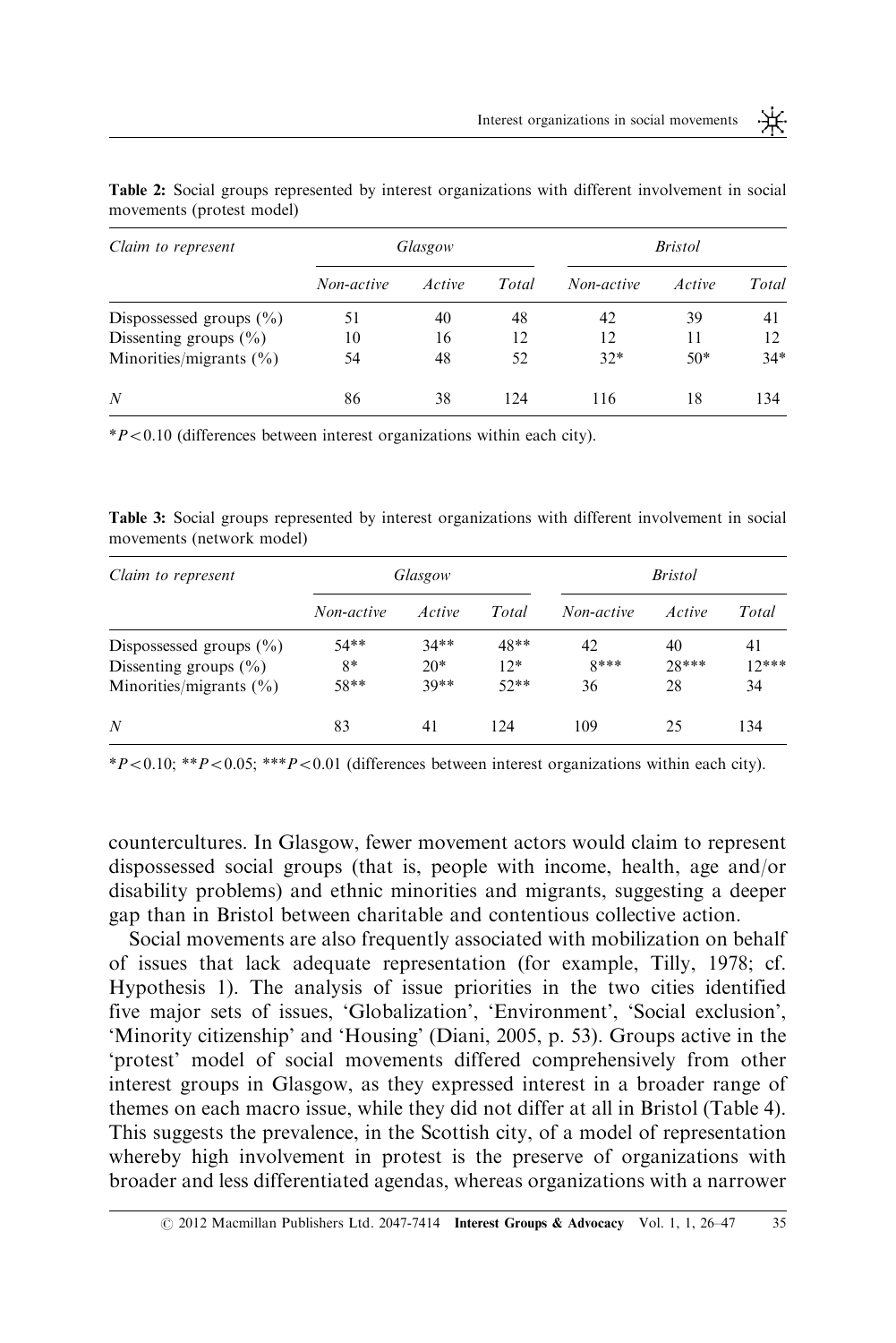|                      | Glasgow    |               |         | <b>Bristol</b> |        |       |
|----------------------|------------|---------------|---------|----------------|--------|-------|
|                      | Non–active | <i>Active</i> | Total   | Non–active     | Active | Total |
| Social exclusion     | $45**$     | $63**$        | $50**$  | 40             | 41     | 40    |
| Environment          | $23**$     | $40**$        | $28**$  | 31             | 33     | 31    |
| Minority citizenship | $35**$     | $55**$        | $41**$  | 25             | 28     | 25    |
| Globalization        | $16***$    | $40***$       | $73***$ | 21             | 26     | 22    |
| Housing              | $40**$     | $62**$        | $47**$  | 27             | 16     | 26    |
| N                    | 86         | 38            | 124     | 116            | 18     | 134   |

Table 4: Issue interests among interest organizations with different involvement in social movements ('protest model'; 1–100 scales)

\*\* $P < 0.01$ ; \*\*\* $P < 0.001$  (differences between interest organizations within each city).

Table 5: Issue interests among interest organizations with different involvement in social movements ('network model'; 1–100 scales)

|                      | Glasgow    |        |         | <b>Bristol</b> |         |         |
|----------------------|------------|--------|---------|----------------|---------|---------|
|                      | Non–active | Active | Total   | Non–active     | Active  | Total   |
| Social exclusion     | 53         | 45     | 50      | 40             | 40      | 40      |
| Environment          | 25         | 35     | 28      | $25***$        | $56***$ | $31***$ |
| Minority citizenship | 40         | 44     | 41      | 25             | 25      | 25      |
| Globalization        | $13***$    | 44***  | $23***$ | $18**$         | $38**$  | $22**$  |
| Housing              | 48         | 44     | 47      | 27             | 19      | 26      |
| N                    | 83         | 41     | 124     | 109            | 25      | 134     |

\*\* $P < 0.01$ ; \*\*\* $P < 0.001$  (differences between interest organizations within each city).

and more focused agenda would be less involved in protest. In Bristol, by contrast, such a distinction did not seem to hold.

The picture is radically different if we look at the 'network model' of social movement. In that case, the two cities displayed quite a similar profile. Only globalization issues attracted significantly more attention from social movement than from other actors in both cities, whereas the longest established issues such as social exclusion, housing or minority citizenship did not differentiate between them at all. In Bristol, an area well known for the presence of critical consumers interested in environmental lifestyles (Purdue et al, 1997), environmental issues also attracted disproportionate attention from social movement actors (Table 5).

Looking at the distribution of strictly organizational properties (cf. Hypothesis 2), one might have expected social movement actors to have been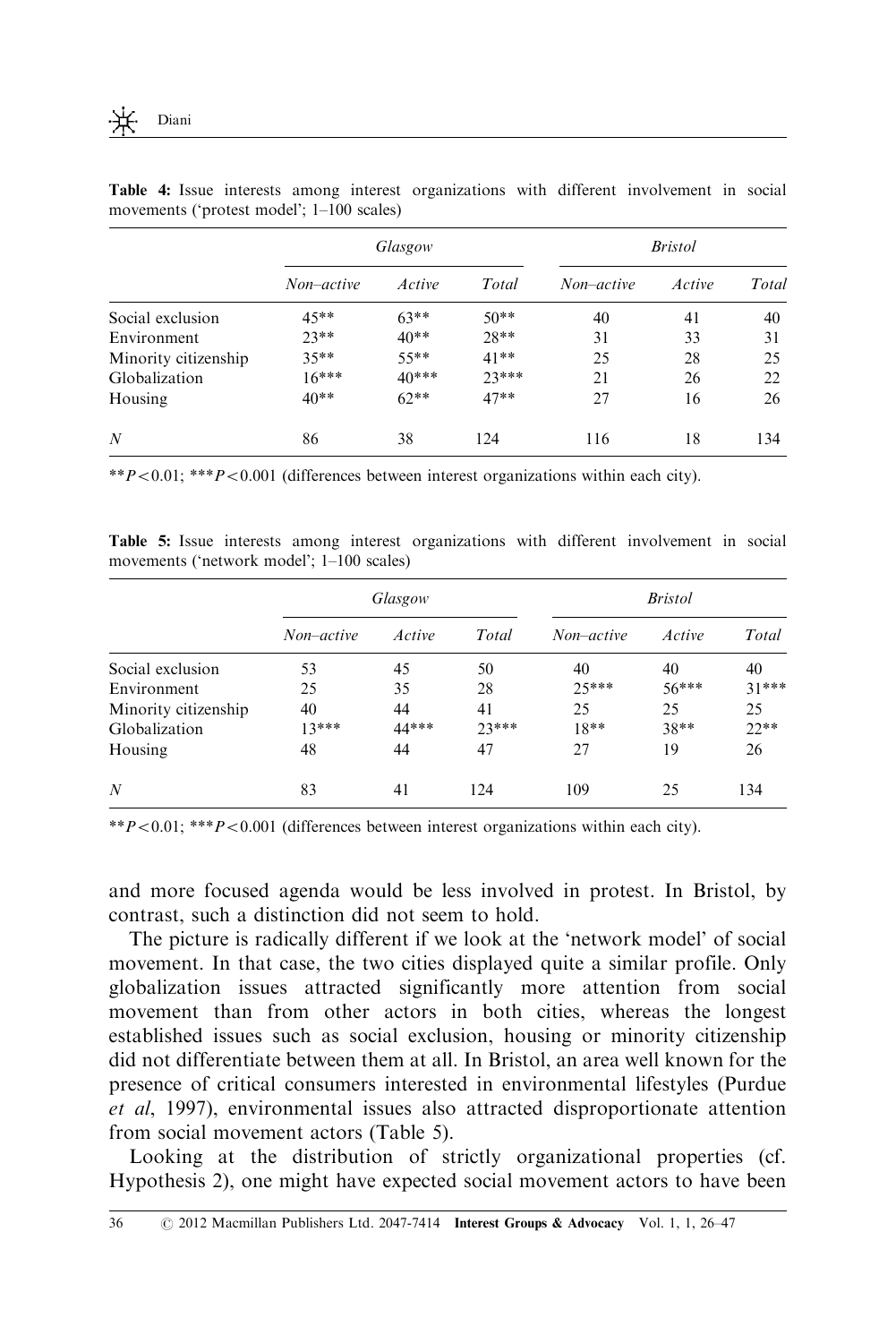|                                | Glasgow    |         |       | <b>Bristol</b> |        |        |  |
|--------------------------------|------------|---------|-------|----------------|--------|--------|--|
|                                | Non-active | Active  | Total | Non-active     | Active | Total  |  |
| Years in existence in 2002     | 18         | 18      | 18    | 17             | 14     | 17     |  |
| Formalization                  | 5.1        | 4.6     | 5     | $5.3*$         | $6.3*$ | $5.4*$ |  |
| Use professionals $(\% )$      | $62*$      | $47*$   | $57*$ | $53*$          | $72*$  | 56*    |  |
| Depend on public funds $(\% )$ | $57***$    | $32***$ | 49*** | 62             | 72     | 63     |  |
| N                              | 86         | 38      | 124   | 116            | 18     | 134    |  |

Table 6: Organizational properties of interest organizations with different involvement in social movements (protest model)

 $*P<0.10$ ;  $***P<0.01$  (differences between interest organizations within each city).

more recently established, given their supposed role as advocates of new, emerging issues. This proved not be the case: irrespective of the social movement model takes as reference, organizations' average length of existence in the two cities turned out to be were similar, around 17–18 years at the time of our survey. On other variables, however, differences emerged, even though they provided an ultimately coherent picture. Although most differences were marginally significant, the 'protest' model of social movement suggested a stark difference between Glasgow and Bristol (Table 6): in the former, involvement in protest was higher among organizations which were little professionalized and did not depend on public funds (consistent with theory); in the latter, however, in contrast with expectations, it was the more formalized and more professionalized organizations that were significantly more involved in protest activity.

In terms of the 'network' model (Table 7), but the overall indications that emerged from the data were quite consistent with the picture emerging from the 'protest' model. In Bristol, social movement actors were similarly formalized, similarly reliant on (some) professional staff, and on public funds as their main source of income, as other organizations. In Glasgow, in contrast, differences in all these variables turned out to be significant, and in the expected direction, with social movement actors less formalized, less reliant on professionals, and less dependent on public money.

Both models of social movement also challenged the stereotypical view of social movement actors as exclusively adopting protest repertoires (cf. Hypothesis 3; Tables 8 and 9). On this particular ground the two models yielded exactly the same findings, as the two cities differed deeply in the salience of action repertoires and their distribution between different structural positions within civic networks. In Glasgow, organizations active in social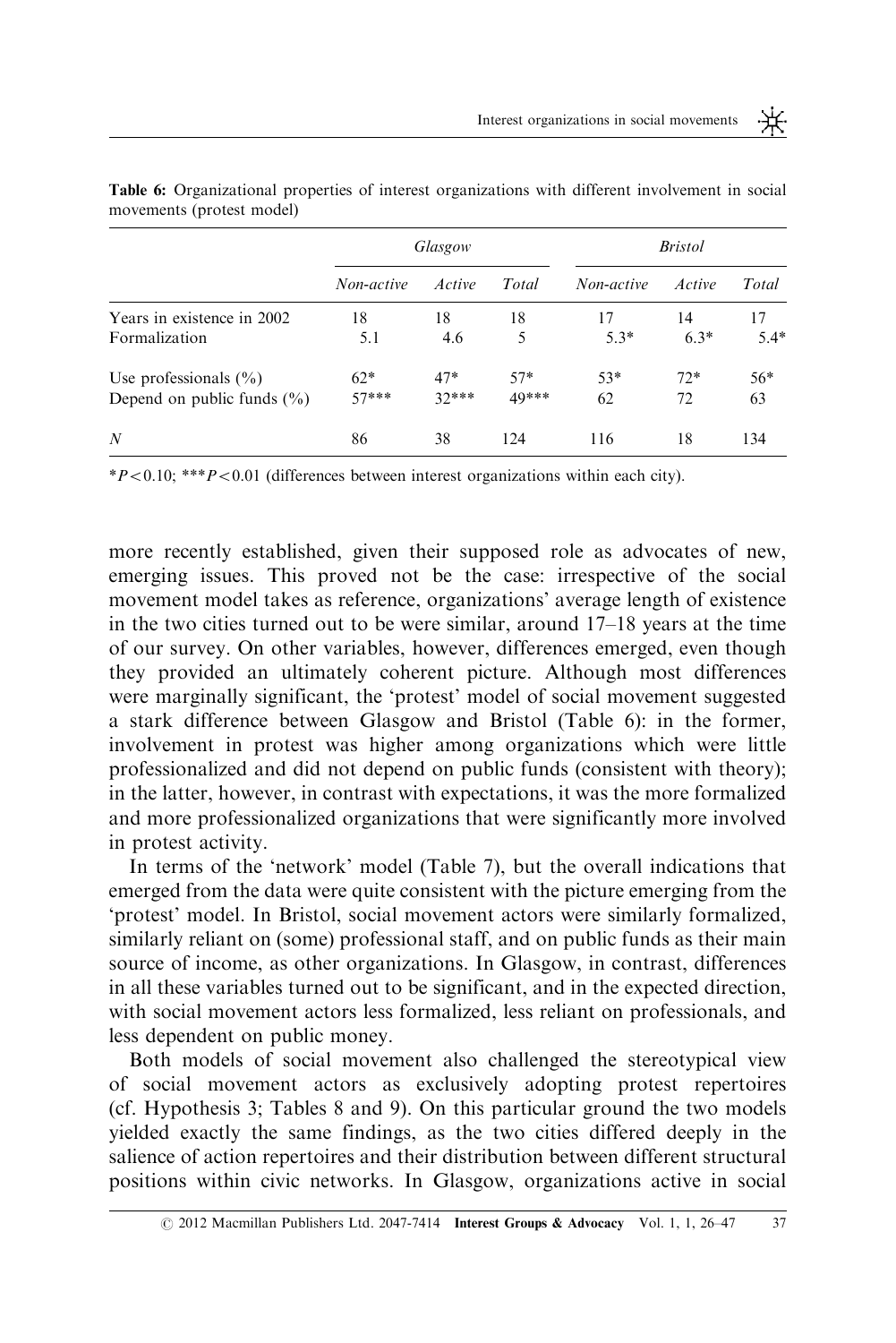|                                | Glasgow    |               |         | <b>Bristol</b> |        |       |  |
|--------------------------------|------------|---------------|---------|----------------|--------|-------|--|
|                                | Non-active | <i>Active</i> | Total   | Non-active     | Active | Total |  |
| Years in existence in 2002     | 19         | 16            | 18      | 17             | 16     | 17    |  |
| Formalization                  | $5.2*$     | $4.4*$        | $5*$    | 5.4            | 5.6    | 5.4   |  |
| Use professionals $(\% )$      | $69***$    | $34***$       | $57***$ | 55             | 60     | 56    |  |
| Depend on public funds $(\% )$ | $61***$    | $24***$       | 49***   | 65             | 56     | 63    |  |
| N                              | 83         | 41            | 124     | 109            | 25     | 134   |  |

Table 7: Organizational properties of interest organizations with different involvement in social movements (network model)

 $*P<0.05$ ;  $***P<0.001$  (differences between interest organizations within each city).

Table 8: Action repertoires among interest organizations with different involvement in social movements ('protest model': 1–100 scales)

|                             | Glasgow    |               |         | <b>Bristol</b> |        |       |  |
|-----------------------------|------------|---------------|---------|----------------|--------|-------|--|
|                             | Non-active | <i>Active</i> | Total   | Non-active     | Active | Total |  |
| Protest                     | $71***$    | $56***$       | $32***$ | 27             | 22     | 26    |  |
| Pressure                    | $70***$    | $91***$       | $76***$ | 71             | 61     | 70    |  |
| Consumerist                 | $29***$    | $60***$       | $30***$ | 44             | 42     | 43    |  |
| Support election candidates | $4**$      | $20**$        | $9**$   | 13             | 6      | 11    |  |
| N                           | 86         | 38            | 124     | 116            | 18     | 134   |  |

\*\* $P < 0.01$ ; \*\*\* $P < 0.001$  (differences between interest organizations within each city).

Table 9: Action repertoires among interest organizations with different involvement in social movements ('network model': 1–100 scales)

|                             | Glasgow    |               |         | <b>Bristol</b> |        |       |
|-----------------------------|------------|---------------|---------|----------------|--------|-------|
|                             | Non-active | <i>Active</i> | Total   | Non-active     | Active | Total |
| Protest                     | $22***$    | $54***$       | $32***$ | 25             | 31     | 26    |
| Pressure                    | $69***$    | $91***$       | $76***$ | 69             | 72     | 70    |
| Consumerist                 | $28***$    | $60***$       | $30***$ | 41             | 54     | 43    |
| Support election candidates | $4***$     | $21***$       | $0***$  | 12             | 8      | 11    |
| N                           | 83         | 41            | 124     | 109            | 25     | 134   |

\*\*\* $P < 0.001$  (differences between interest organizations within each city).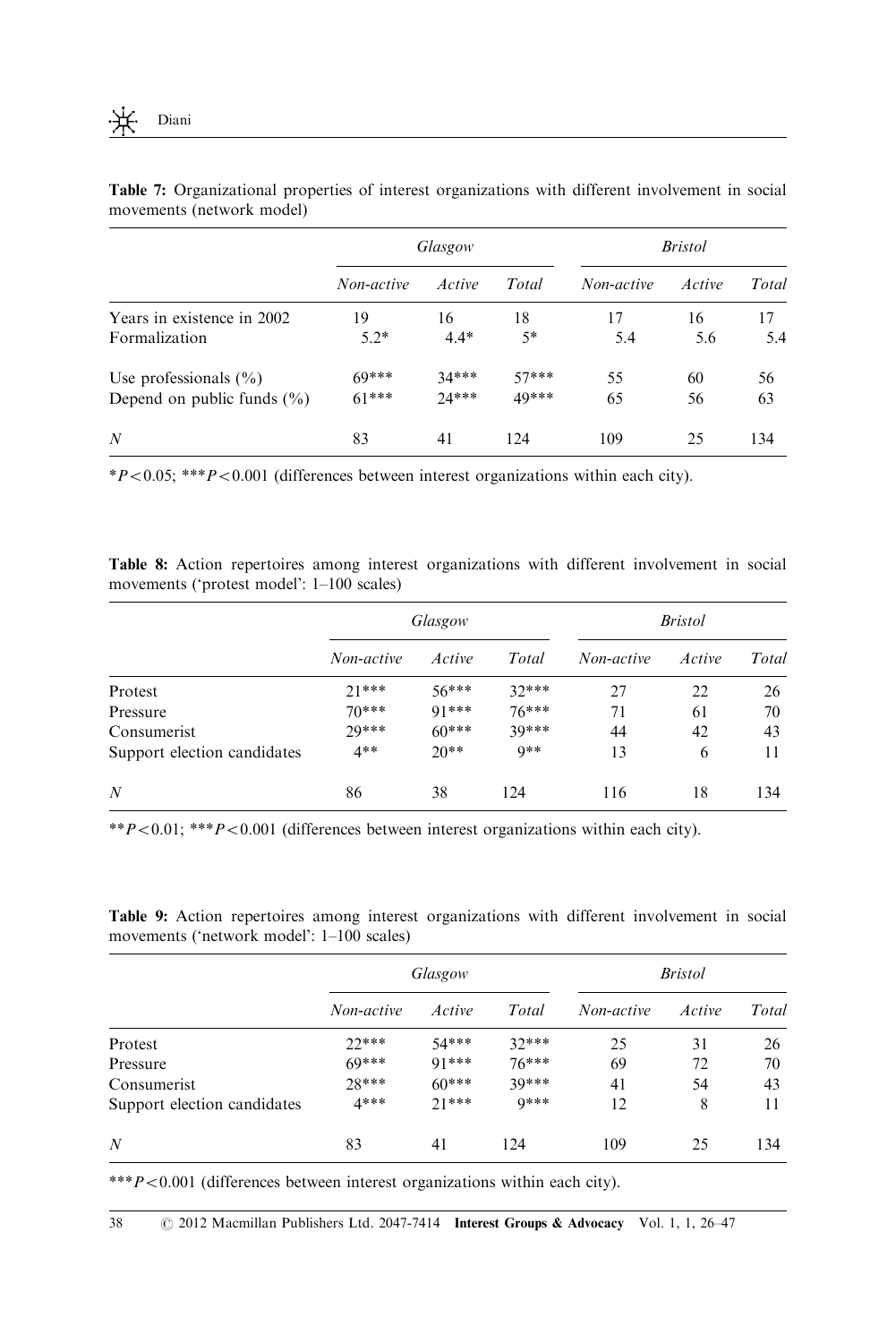movements were, as expected, much keener than other organizations on adopting protest tactics as well as a consumerist repertoire, involving boycotts of multinationals or fair trade consumer behavior. But they were also keener than other groups on engaging in conventional political pressure, or supporting candidates in elections. Rather than between pressure and protest, differences in the Glasgow civic sector seemed to run between political representation, conducted with whatever means, and service delivery. Bristol displayed a totally different profile, with no significant differences between the repertoires adopted by social movement actors and those adopted by other interest organizations. Both findings converge to support well-established arguments on the continuity between 'conventional' and 'unconventional' forms of participation. Usually formulated at the individual level (Dalton, 1996), they seem to find here a confirmation at the level of organizational repertoires of action.

Finally, evidence also comprehensively rejected the idea that social movement actors were, if not overtly hostile, at least reluctant to engage with institutions (cf. Hypothesis 4). According to the 'protest' model (Table 10), movement organizations did not differ at all from others in Bristol; in Glasgow, they were actually engaged in collaborative ties with a higher proportion of council units than other organizations (see the variable 'Local government units with which they collaborate' in Table 10), but they were overall less satisfied by the quality of these collaborations (see the variable 'Positive ties to local government out of total ties', again in Table 10). As for the 'network' model (Table 11), interest groups with different involvement in social movements were similarly engaged with local council departments

|                                                                | Glasgow    |        |        | <b>Bristol</b> |        |       |
|----------------------------------------------------------------|------------|--------|--------|----------------|--------|-------|
|                                                                | Non-active | Active | Total  | Non-active     | Active | Total |
| Local government units with which<br>they collaborate $(\% )$  | $36**$     | 48**   | $30**$ | 41             | 42     | 41    |
| Positive ties to local government<br>out of total ties $(\% )$ | $52*$      | $40*$  | 49*    | 59             | 44     | 57    |
| Find public-private partnerships<br>useless $(\% )$            |            |        | 17%    |                |        | 15%   |
| Approve of third sector<br>professionalization $(\%)$          | 47         | 39     | 45     | 47             | 54     | 48    |
| N                                                              | 86         | 38     | 124    | 116            | 18     | 134   |

Table 10: Orientations to authorities among interest organizations with different involvement in social movements (protest model)

 $*P<0.10$ ;  $*P<0.05$  (differences between interest organizations within each city).

米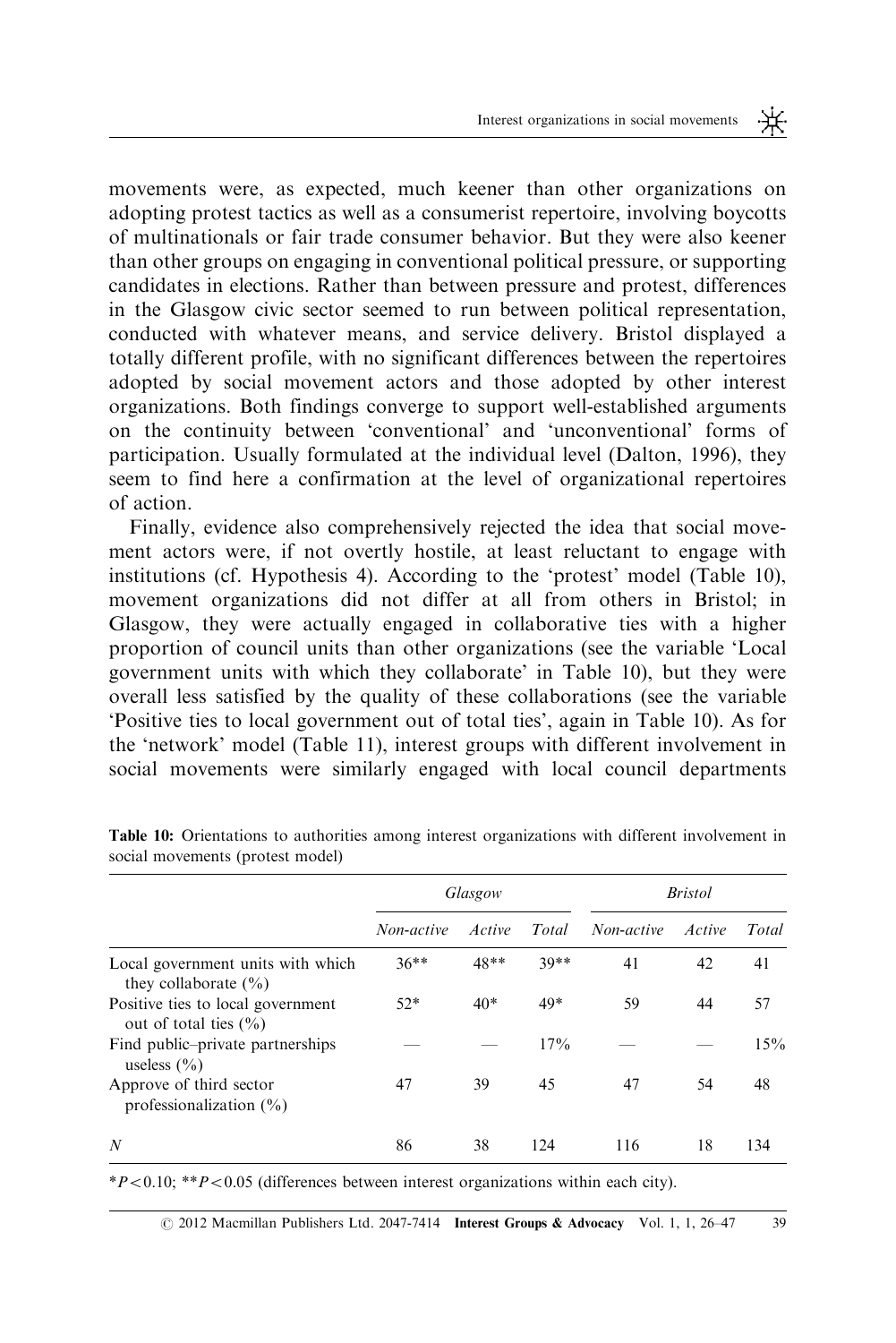|                                                                | Glasgow    |         |         | <b>Bristol</b> |        |       |
|----------------------------------------------------------------|------------|---------|---------|----------------|--------|-------|
|                                                                | Non-active | Active  | Total   | Non-active     | Active | Total |
| Local government units with which<br>they collaborate $(\% )$  | 41         | 36      | 39      | 39             | 49     | 41    |
| Positive ties to local government out<br>of total ties $(\% )$ | 46         | 55      | 49      | 59             | 52     | 57    |
| Find public-private partnerships<br>useless $(\% )$            | 16         | 18      | 17      | 14             | 16     | 15    |
| Approve of third sector<br>professionalization $(\%)$          | 49***      | $36***$ | $45***$ | 49             | 47     | 48    |
| N                                                              | 83         | 41      | 124     | 109            | 25     | 134   |

Table 11: Orientations to authorities among interest organizations with different involvement in social movements (network model)

\*\*\* $P < 0.001$  (differences between interest organizations within each city).

(reflected in the proportion of units with which they were collaborating); they were similarly happy (or unhappy) with such collaborations (about over half of them were regarded positively); and expressed the same (largely positive) attitude toward their involvement in public–private partnerships, that only a small minority considered useless. The only significant difference was Glasgow social movement actors' lower approval of the growing professionalization of citizens' organizations.

In summary, Tables 12 and 13 report the instances in which theoretically relevant variables turned out to differentiate significantly between the actors involved in social movements (defined according to the 'protest' and the 'network' model, respectively), and other interest organizations. They also report (in bold fonts) which variables significantly differentiated between organizational populations in the two cities. Data suggest the following:

- (a) only Hypothesis 1 was actually supported in both cities, but limited to the 'network model'. Organizations involved in social movement networks proved significantly more likely to engage with issues that had emerged more recently in the political arena, in particular, issues linked to globalization, and to portray themselves as representatives of dissenting communities. The 'protest' model, however, suggested a different picture, with organizations involved in protest not differing from the others in their issue priorities in Bristol, while showing a consistently higher interest in Glasgow;
- (b) there was hardly any link between social movement activity and anti-institutional orientations, as Hypothesis 4 found very little support: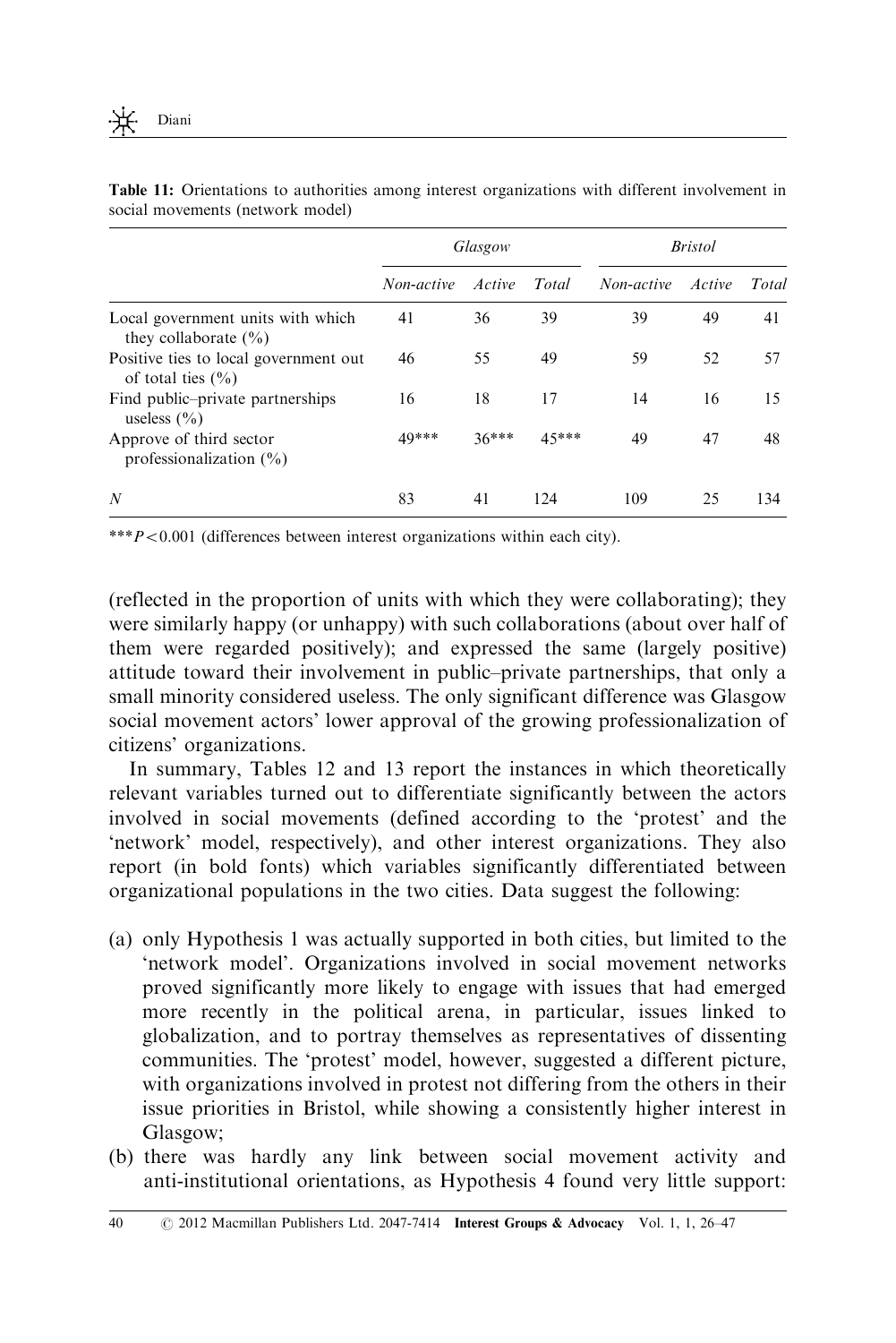米

|                                             | Glasgow | <b>Bristol</b> |
|---------------------------------------------|---------|----------------|
| Claim to represent                          |         |                |
| Dispossessed groups                         |         |                |
| Dissenting groups                           |         |                |
| Minorities/migrants                         |         | $+$            |
| Interested in                               |         |                |
| Environment                                 | $^{+}$  |                |
| Globalization                               | $+$     |                |
| <b>Social exclusion</b>                     | $+$     |                |
| <b>Housing</b>                              | $^{+}$  |                |
| <b>Minority citizenship</b>                 | $+$     |                |
| Organizational traits                       |         |                |
| Use professionals                           |         | $^{+}$         |
| Formalization                               |         | $+$            |
| Depend on public funds                      |         |                |
| Action repertoires                          |         |                |
| Protest                                     | $^{+}$  |                |
| Pressure                                    | $^{+}$  |                |
| Consumerism                                 | $^{+}$  |                |
| Support electoral candidates                | $^{+}$  |                |
| Relations to institutions                   |         |                |
| Amount of ties to council units             | $^{+}$  |                |
| Share of satisfactory ties to council units |         |                |
| Approve of third sector professionalization |         |                |

**Table 12:** Summary of significant  $(P<0.1)$  differences between interest organizations active and non-active in social movements ('protest model'; bolded variables also differ significantly across cities; signs reflect differences between social movement actors and others)

organizations active in movement networks in Glasgow were more critical of the professionalization of the third sector (Table 13), but there was no consistent indication that organizations involved in social movement activity, however, defined, were more critical of local institutions – and of institutionalization in general – than other organizations; they were actually as likely to engage with local institutions as other organizations, and with overall comparable levels of satisfaction;

(c) the hypothesis that organizations involved in social movement processes displayed loose, decentralized organizational structures (Hypothesis 2) found mixed support. Both models suggested organizations active in movements in Glasgow to be less formalized than others, and less dependent on public funds. In Bristol, to the contrary, 'movement organizations' did not show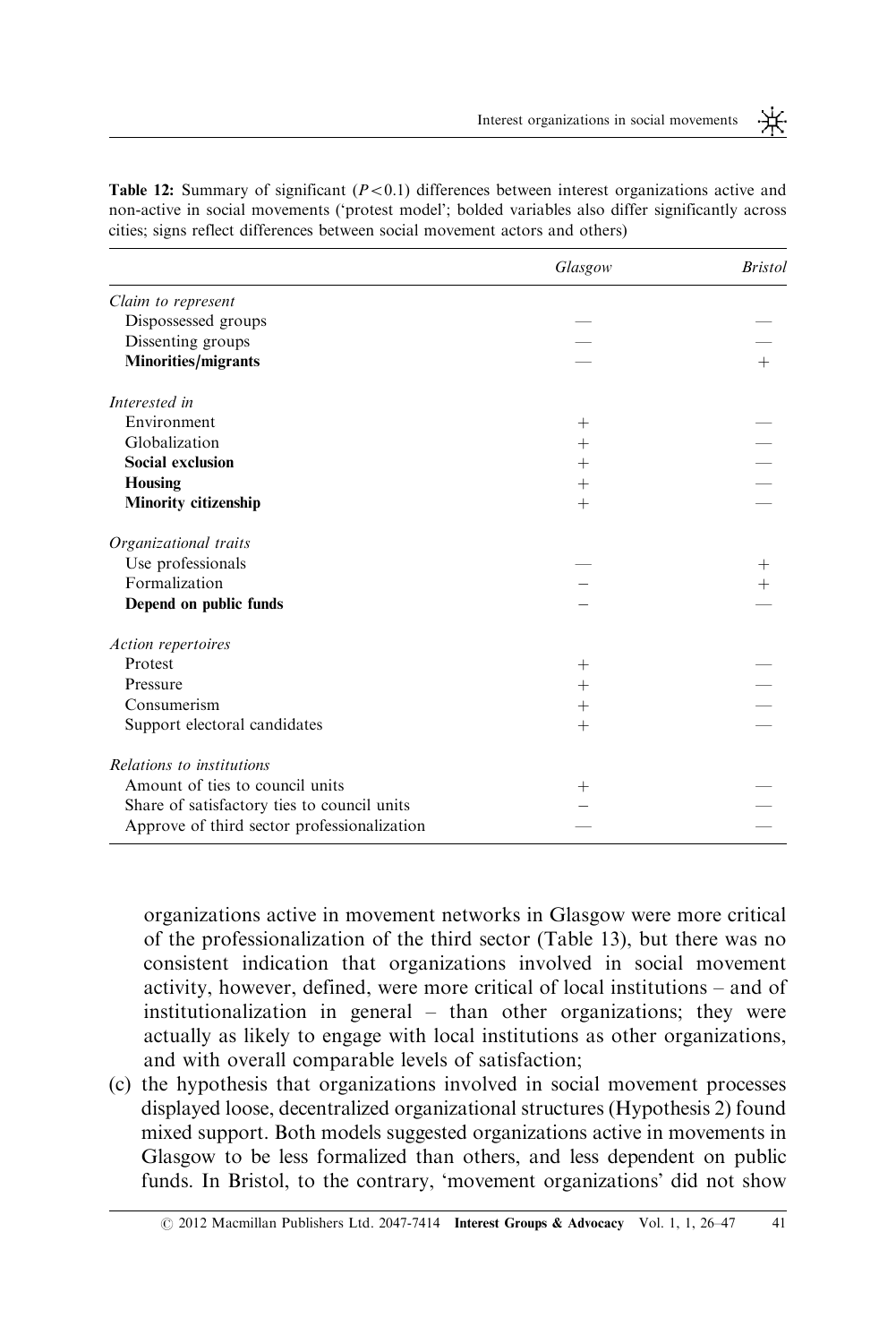

|                                             | Glasgow | <b>Bristol</b> |  |
|---------------------------------------------|---------|----------------|--|
| Claim to represent                          |         |                |  |
| Dispossessed groups                         |         |                |  |
| Dissenting groups                           |         | $+$            |  |
| Minorities/migrants                         |         |                |  |
| Interested in                               |         |                |  |
| Environment                                 |         | $^{+}$         |  |
| Globalization                               | $+$     | $+$            |  |
| <b>Social exclusion</b>                     |         |                |  |
| Housing                                     |         |                |  |
| <b>Minority citizenship</b>                 |         |                |  |
| Organizational traits                       |         |                |  |
| Use professionals                           |         |                |  |
| Formalization                               |         |                |  |
| Depend on public funds                      |         |                |  |
| Action repertoires                          |         |                |  |
| Protest                                     | $^{+}$  |                |  |
| Pressure                                    | $+$     |                |  |
| Consumerism                                 | $^{+}$  |                |  |
| Support electoral candidates                | $+$     |                |  |
| Relations to institutions                   |         |                |  |
| Amount of ties to council units             |         |                |  |
| Share of satisfactory ties to council units |         |                |  |
| Approve of third sector professionalization |         |                |  |

**Table 13:** Summary of significant  $(P<0.1)$  differences between interest organizations active and non-active in social movements ('network model'; bolded variables also differ significantly across cities; signs reflect differences between social movement actors and others)

significant differences from other interest groups in the 'network' model and when they did – in the 'protest' model – such differences were against the theory, as the most formalized and professionalized organizations actually turned out to be the most involved in local protest events;

(d) the expectation that social movement actors would be more inclined toward protest repertoires (Hypothesis 3) also found mixed support. No differences at all could be detected in Bristol, while in Glasgow differences, although strongly significant, also included highly 'conventional' repertoires such as lobbying or even support to electoral candidates, or involvement in hardly contentious 'civic' events as well as protest ones. Interestingly, this was the only ground on which the 'protest' and the 'network' model of social movement yielded exactly the same results.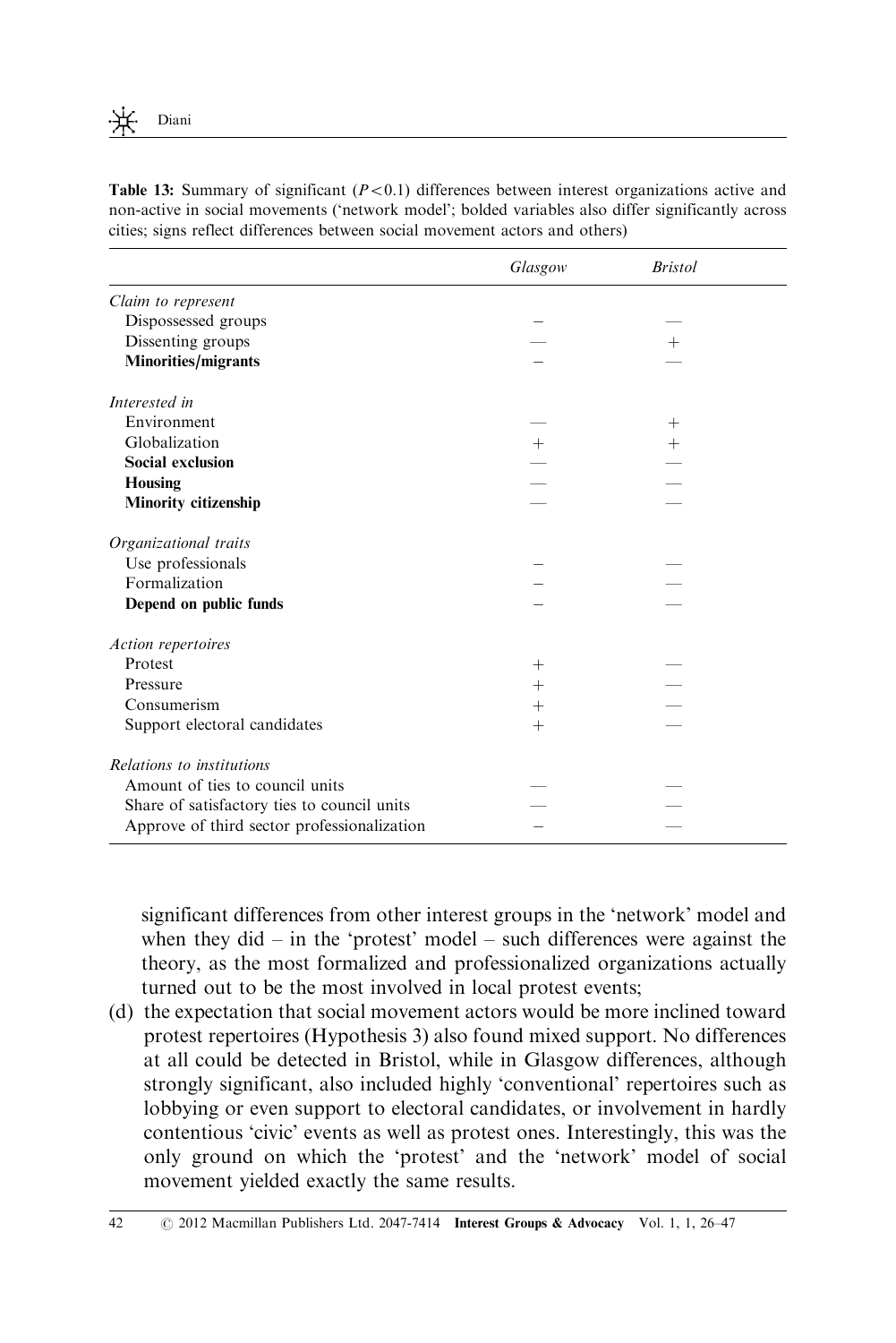米

#### Discussion and Conclusions

The evidence presented in the previous section largely supports skeptics claims about the distinctiveness of organizations active in social movements. Regardless of how defined – either focusing on sustained protest activity (as in Tilly, 1994) or on distinctive network structures (as in Diani and Bison, 2004), no consistent profile of the organizations involved in them emerges from the data. By this token, it might indeed make sense to treat 'social movement organizations' and 'interest groups' under the more general category of 'interest organizations', as suggested by Burstein (1998, p. 45). However, we should be cautious about taking this approach too far, to the point of assuming that the properties of social movements as collective processes involving a multiplicity of actors be simply derived from the property of organizations treated as independent cases. If social movements are just interest organizations, we might be tempted to draw inferences on the nature of movements by looking at the distribution of the properties of organizations interested in a certain cause. For example, claims about the nature of the environmental movement could be made by looking at the means and proportions of the properties of organizations interested in environmental issues and willing to adopt protest repertoires (see, for example, Andrews and Edwards, 2005). However, the comparison between Bristol and Glasgow illustrates the risks of such a strategy. As the overall profiles of organizational populations in the two cities were very similar (see Table 1), this might have prompted the plausible conclusion that a movement sector existed in both cities, characterized by broadly similar levels of organizational informality, predisposition to protest repertoires, interest in new issues such as globalization and the environment, proximity to dissenting groups.

The picture is different, however, when looking at the processes that are specific of social movements. Regardless of the definition of social movements adopted, the comparison between local settings suggests a different profile of social movement actors across localities than the one we would get if we focused only on the aggregate properties of organizational populations. There is no denying the persisting value of studies of organizational populations, looking at how variables distribute across sets of independent cases (for example, Dalton, 1994; Andrews and Edwards, 2005). However, alternative perspectives, recognizing the distinctiveness of social movements as specific collective action dynamics between plurality of actors, show the properties of the organizations, involved in social movement activity in the two cities, to be quite different. These findings point to the need of strengthening the applications of social movement theory from sets of organizations treated as individual cases to organizational fields (see also Minkoff and McCarthy, 2005; Diani, 2012).

r 2012 Macmillan Publishers Ltd. 2047-7414 Interest Groups & Advocacy Vol. 1, 1, 26–47 43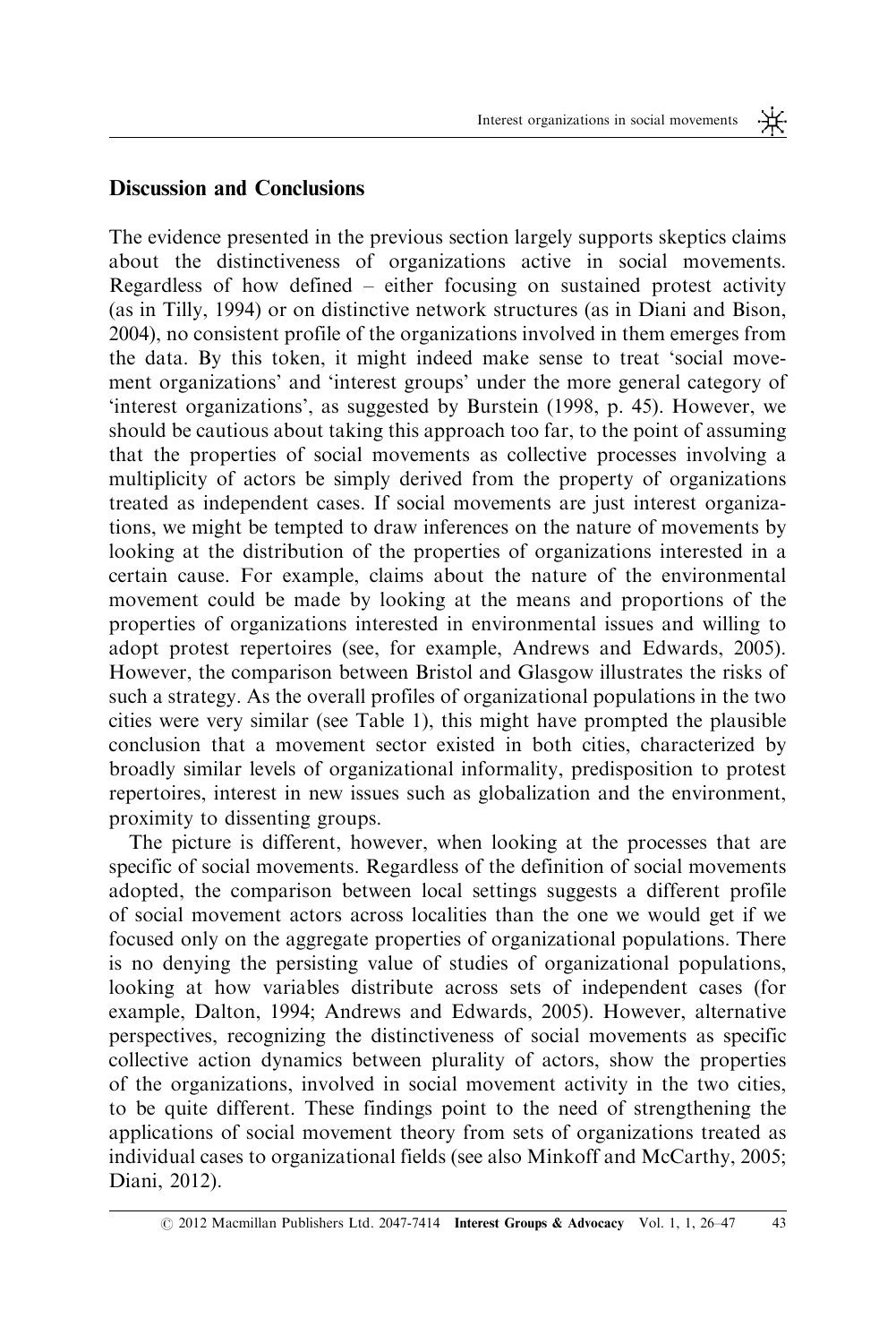It seems indeed safe to claim that the most consistent result by far did not have to do with differences between social movement actors and other organizations, but between cities. This held for both models of social movement. In Bristol, only a few items turned out to be salient, that is, capable of shaping the profile of the actors involved in social movements. In Glasgow, to the contrary, organizations involved in movement activity (either through protest or networking) differed from other interest organizations on a high number of variables. Interestingly, for all their social and political distinctiveness, Glasgow and Bristol did not differ because of the properties of their civic organizations, taken as aggregates. The difference between the two cases was how the same elements combined to shape network patterns, or to differentiate the set of organizations highly involved in protest events.

All the above draws our attention to the importance of taking local peculiarities into consideration not only when analyzing the behavior of individual actors or ecological data on protest diffusion, as in the literature inspired by the political process approach (Tarrow, 1998), but also when exploring the structure of collective processes such as those reflected in the protest or the network model (see, for example, Baldassarri and Diani, 2007; Eggert, 2011).

There are at least two related concepts in political process theory, which may be conveniently brought in, if tentatively, to account for cross-city variation. The first one has to do with the salience of the class cleavage (Kriesi et al, 1995), which according to observers has been consistently higher in Glasgow than in Bristol (Keating, 1988; Bull and Jones, 2006). Another factor worth considering, strongly related to the former, is a local political culture far more geared toward protest and grassroots activism in Glasgow than in Bristol (although the gap between established political parties of the left and citizens' organizations may be deeper in the latter: Bull and Jones, 2006).

Given these differences, it is plausible to assume that the divide between organizations willing to adopt more contentious strategies on behalf of what they perceive to be excluded interests and organizations willing to play 'by the rules of the game', possibly on behalf of the very same interests, be deeper in Glasgow than in a less contentious environment like Bristol. Likewise, it is not surprising that it also affect patterns of networking, as the radical sectors are more easily connected directly to the tradition of the left in Glasgow than in Bristol, where unions are largely extraneous to grassroots organizing and protest politics. While radical direct action in Bristol exists, it is based almost entirely on small groups of activists that do relate very little to any sort of organization, no matter how loose, and operate in very irregular and discontinuous ways, thus ending up in marginal locations within civic networks. This may also help to account for the overall greater similarities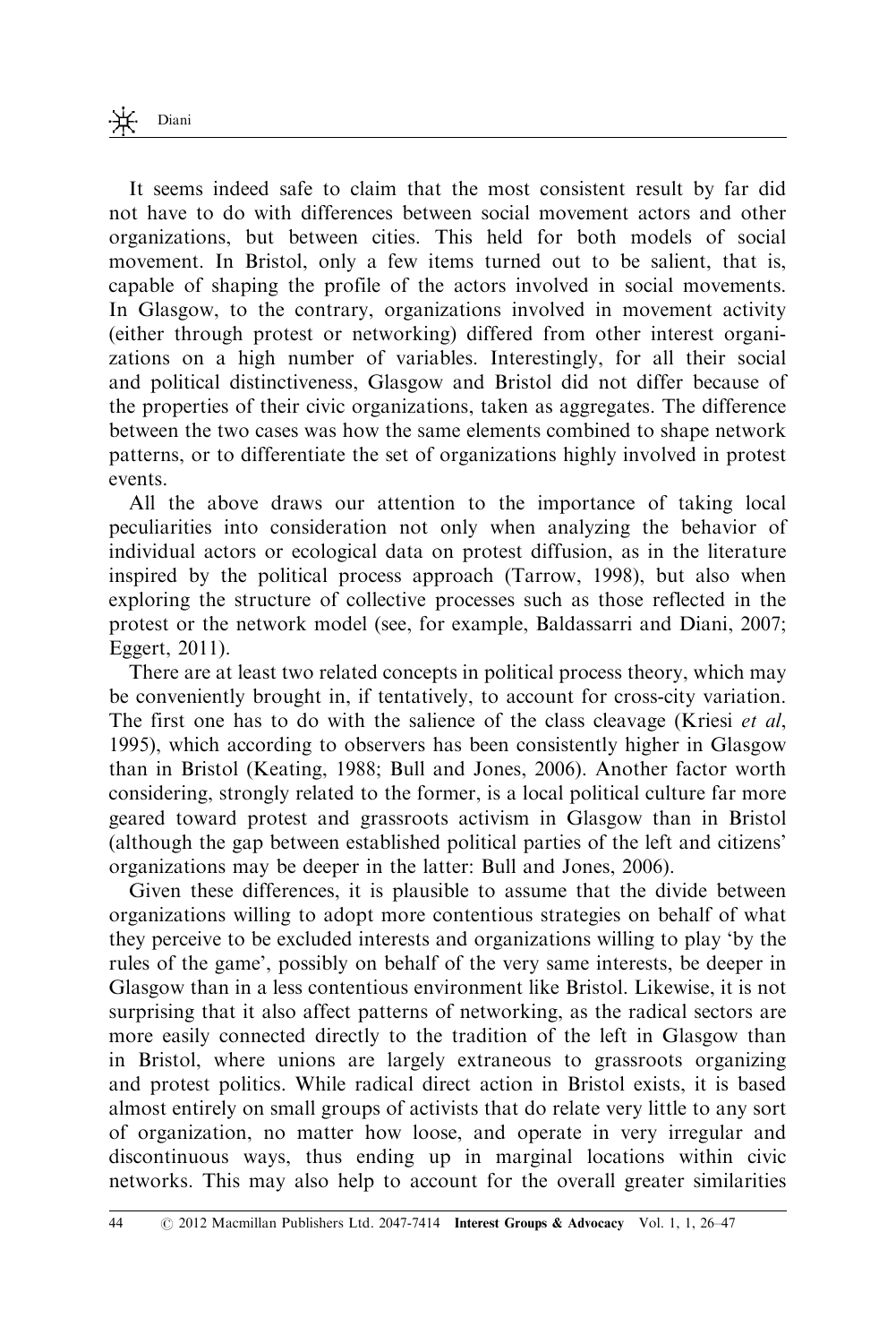between organizations involved in social movements, and other interest organizations.

If the need to pay attention to local peculiarities represent the strongest message of this argument, an ancillary conclusion refers to the explanatory role of social movement theories in the light of our data. Here focus will be primarily on Glasgow, where organizations active in social movements actually differed from other interest organizations on several traits. Were those traits consistent with the expectations of social movement theories, as spelled out in Hypotheses 1–4? To a large extent yes, but once again with some important qualifications. First, both the 'protest' and the 'network' model showed that organizations active in movements did not differ so much from others for their inclination to protest, but rather to adopt different types of political repertoires, including the most institutionalized and conventional forms of pressure. This prompts for further exploration of why this should be the case. It might suggest that the deepest divide lie between organizations with a primary interest in advocacy and political representation, likely to include participation in social movements among their options, and organizations primarily focusing on service delivery, with a lower inclination to do so. At the very minimum, this might mean that organizations involved in social movements be inclined to adopt broader action repertoires than organizations acting mostly on their own distinct agendas.

Leaving aside the issue of action repertoires, on other variables the 'network' model seems to differentiate between movement and non-movement actors better than the 'protest' model – 'better' meaning, here, more consistent with theoretical expectations originating from social movement theory. In Glasgow, data applied to the 'network' model support the profile of movement actors as representatives of new issues relying upon loosely structured organizational forms; even in Bristol, movement actors also stand out for their aspiration to represent new issues such as environment and globalization, and to speak on behalf of dissenting, politically marginal communities. All this is consistent with the traits identified as crucial by 'NSMs' and 'new politics' theorists (Dalton, 1996; Melucci, 1996).

That a network model seems to generate more fine-grained predictions than a protest model may simply represent further evidence of the increasingly ubiquitous nature of protest as a tool for representing collective demands: the more protest becomes a recognized feature of the protest repertoire for a much broader set of organizations than the 'usual suspects', the less satisfactory it may become taking involvement in protest events as a proxy for social movement activity. In this respect, the 'network' model has the advantage of focusing on concrete ties linking organizations to each other, implying some degree of ideological and emotional proximity, rather than on the sheer amount of protest events attended (an activity which may more easily reflect pure tactical considerations).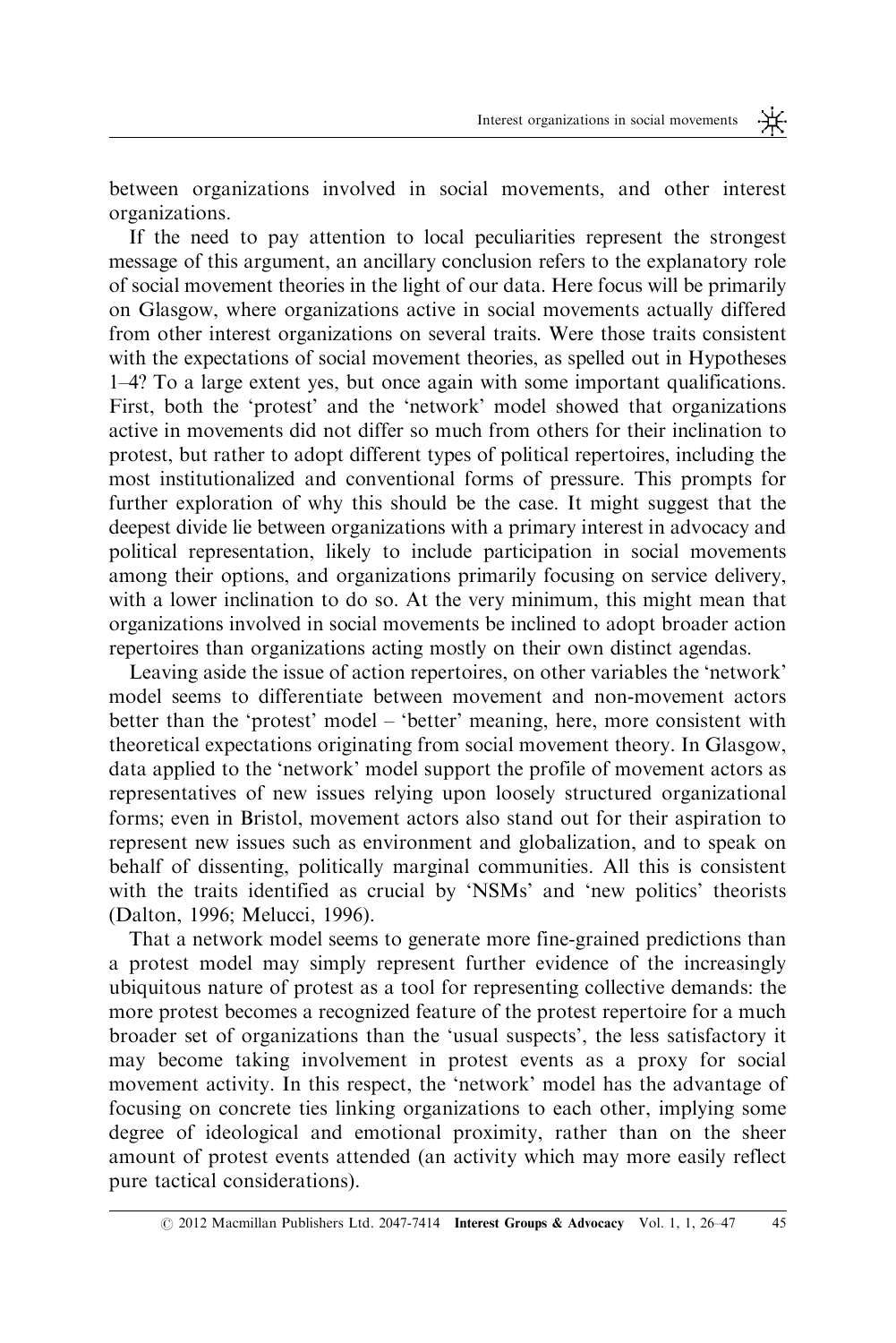

#### Acknowledgements

The data for this article were collected as part of the project 'Networks of civic organisations in Britain' conducted with Isobel Lindsay and Derrick Purdue from June 2000-September 2003. This was an element of the Democracy and Participation Programme, funded by the ESRC (L215 25 2006). In one way or another, Delia Baldassarri, Ivano Bison, Beth Caniglia, Emmanuel Lazega, Doug McAdam, Enzo Mingione, and Michel Wieviorka all were of assistance.

#### **Notes**

- 1 There are strong reasons to believe that, with the exception of one ethnic organization in Bristol, all the most central organizations in the two cities were contacted: while many other organizations were mentioned by respondents (over 500 in both cities), none received more than three nominations. For more information on data collection see Baldassarri and Diani (2007, pp. 745–750).
- 2 Partnerships are collaborations involving organizations from the public, private and voluntary sector, aiming at overcoming the public/private distinction and including a broader range of actors in service delivery.

# **References**

- Andrews, K. and Edwards, B. (2005) The structure of local environmentalism. Mobilization 10(2): 213–234.
- Baldassarri, D. and Diani, M. (2007) The integrative power of civic networks. American Journal of Sociology 113(3): 735–780.
- Berry, J. (1993) Citizen groups and the changing nature of interest group politics in America. Annals of the AAPSS 528: 30–41.
- Bull, A.C. and Jones, B. (2006) Governance and social capital in urban regeneration: A comparison between Bristol and Naples. Urban Studies 43(4): 767–786.
- Burstein, P. (1998) Interest organizations, political parties, and the study of democratic politics. In: A.N. Costain and A.S. McFarland (eds.), Social Movements and American Political Institutions. Lanham, MD: Rowman & Littlefield, pp. 39–56.
- Campbell, J. (2005) Where do we stand? Common mechanisms in organizations and social movement research. In: G. Davis, D. McAdam, R. Scott and M.N. Zald (eds.), Social Movements and Organization Theory. New York: Cambridge University Press, pp. 41–68.

Dalton, R. (1994) The Green Rainbow. New Haven, CT: Yale University Press.

- Dalton, R. (1996) Citizen Politics In Western Democracies. Chatham, NJ: Chatham House.
- Diani, M. (1992) The concept of social movement. Sociological Review 40(1): 1–25.
- Diani, M. (2005) Cities in the world: Local civil society and global issues in Britain. En: D. della Porta y S. Tarrow (eds.), Transnational Protest and Global Activism. Lanham, MD: Rowman & Littlefield, pp. 45–67.
- Diani, M. (2012) Organizational fields and social movement dynamics. In: J. van Stekelenburg, C. Roggeband and B. Klandermans (eds.), The Changing Dynamics of Contention. Minneapolis, MN: University of Minnesota Press.
- Diani, M. (Forthcoming) The Cement of Civil Society: Civic Networks in Localities (under review).